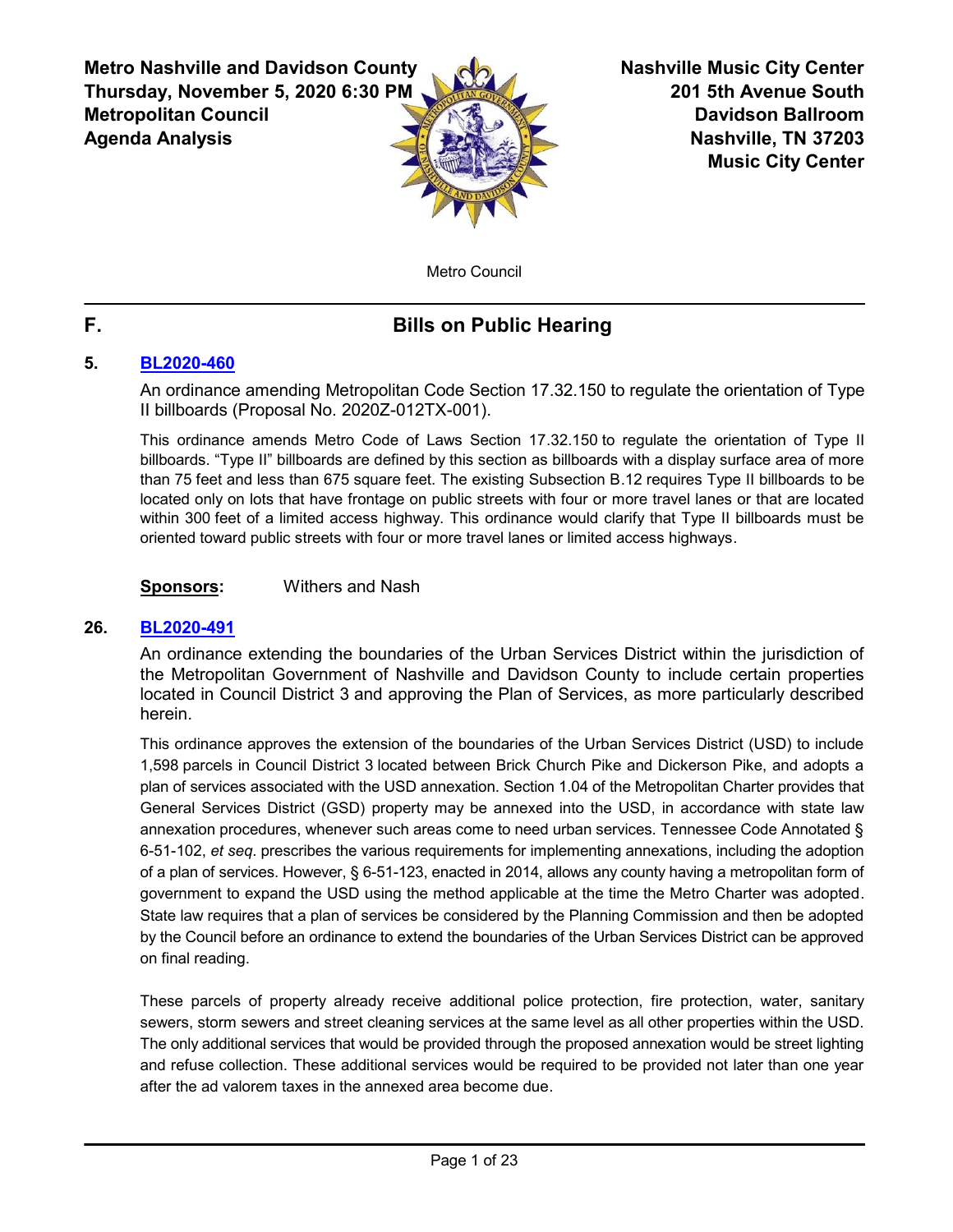According to the plan of services estimation included as part of the ordinance, the first-year costs to provide these additional services are estimated to be \$442,400. After that, the annual costs would be an estimated \$267,000. The additional annual revenue estimated to be generated by the additional ad valorem taxes would be \$275,298 per year. Therefore, although a deficit in the first year of approximately \$167,000 would be generated, a surplus of approximately \$8,200 would be generated in each subsequent year.

State law requires the Council to hold a public hearing of the plan of services and annexation ordinance prior to adoption on third and final reading.

The plan of services has been referred to the planning commission.

**Sponsors:** Gamble

# **G. Consent Resolutions and Resolutions**

#### **27. [RS2020-609](http://nashville.legistar.com/gateway.aspx?m=l&id=/matter.aspx?key=1522)**

A resolution accepting a grant from the State of Tennessee, Department of Mental Health and Substance Abuse Services, to The Metropolitan Government of Nashville and Davidson County for the State Trial Courts to provide Tennessee Highway Safety Office Recovery Court Enhancements to existing recovery court programs and services to improve alcohol countermeasures.

This resolution accepts a grant from the Tennessee Department of Mental Health and Substance Abuse Services to the State Trial Courts to provide Tennessee Highway Safety Office Recovery Court Enhancements to existing recovery court programs and services to improve alcohol countermeasures. The awarded grant is in an amount not to exceed \$60,000 with no local cash match required. The term of the grant contract begins on October 1, 2020 and ends September 30, 2021.

**Sponsors:** Toombs

#### **28. [RS2020-610](http://nashville.legistar.com/gateway.aspx?m=l&id=/matter.aspx?key=1536)**

A resolution appropriating a total of \$200,000 from the COVID-19 Pandemic Fund No. 30099 to various nonprofit organizations selected to receive Community Partnership Fund grants.

This resolution appropriates \$200,000 in federal CARES Act grant funds to five nonprofit organizations providing services to youth. Resolution No. RS2020-394 allocated \$2,800,000 in CARES Act funds for the support of various nonprofit agencies providing services to members of the community, including \$200,000 to the Juvenile Court for future appropriation to agencies providing services to youth related to COVID-19. The Juvenile Court solicited applications from nonprofit organizations for the use of these funds. This resolution appropriates this \$200,000 as follows, as recommended by the Juvenile Court:

- · \$5,000 to Be About Change, for the *Chef to Table* program
- · \$5,000 to Epic Girl to mitigate the negative emotional response of the COVID-19 pandemic in adolescent females ages 12-19 who have a history of trauma and Juvenile Court engagement, by providing abuse and exploitation screening, case management, and programming services
- · \$76,549.50 to The Find Design, for the provision of the *F.L.Y. Girl* program for mentoring, and mental and behavioral health services to young girls of color who are at risk or are a vulnerable population, experiencing mental health and added stressors due to COVID-19
- · \$76,549.50 to Meharry Medical College, RWJF Center for Health Policy, for "Operation Uplift"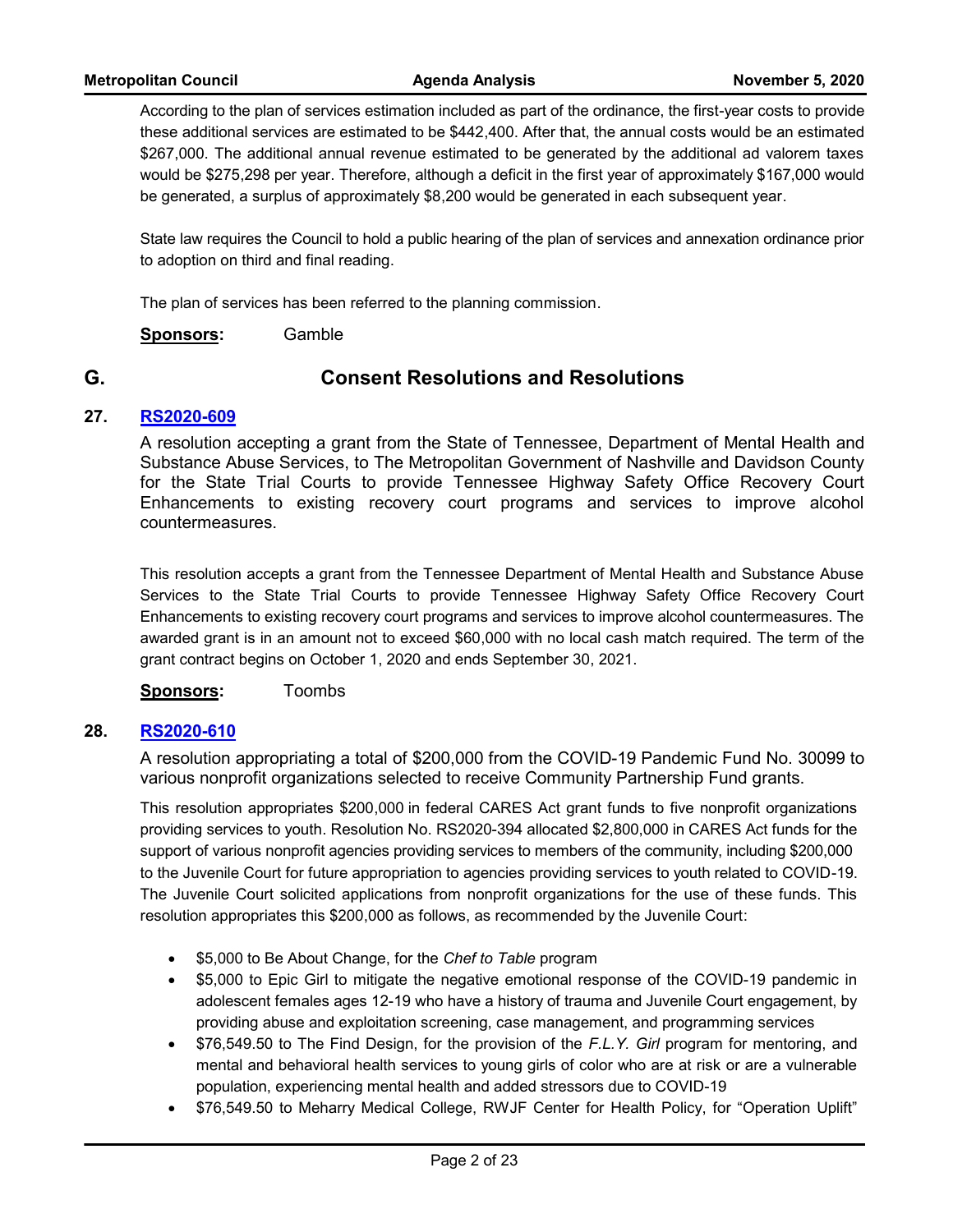COVID relief services in the form of supplies, economic relief, and mental health resources to support the *Choosing How I Need Life* (*CHILL)* program for youth and families

· \$36,901 to STARS Nashville, for mental health support services to Metro Nashville Public Schools (MNPS) youth experiencing mental health and alcohol and drug use/abuse during the pandemic, including telehealth support case management services for youth attending Recovery Court, a program managed by Juvenile Court

This resolution also authorizes Metro to enter into grant contracts with each of these agencies detailing the terms and conditions under which the grant funds are to be spent, including that all expenditures shall be in accordance with the financial requirements of the federal CARES Act.

*Fiscal Note: The Council has appropriated a total of \$93,800,000 thus far through the Committee process. The total unallocated is \$24,822,575. This resolution does not appropriate any new funds from the CARES Act Fund.*

**Sponsors:** Toombs and Welsch

### **29. [RS2020-611](http://nashville.legistar.com/gateway.aspx?m=l&id=/matter.aspx?key=1550)**

A resolution accepting the recommendations of the COVID-19 Financial Oversight Committee to amend RS2020-394 to permit Metro Nashville Public Schools ("MNPS") to use CARES Act funds for student and teacher laptop computers, hotspots, and Pre-K through Grade 12 virtual curriculum for students and school supplies for remote learning.

This resolution amends Resolution No. RS2020-394 to permit MNPS to use a portion of the CARES Act grant funds allocated for laptops and hotspots to be used for other curriculum needs and supplies for remote learning.

The Council approved and accepted a Coronavirus Relief Fund (CRF) grant from the U.S. Department of the Treasury in an amount not to exceed \$121,122,775 via Resolution No. RS2020-318, as amended. In June 2020, the Council approved Resolution No. RS2020-394 to allocate \$24,000,000 of the CRF funds for MNPS laptops and hotspots. Subsequent to the approval of RS2020-394, the state awarded MNPS grant funding to cover a portion of the cost of the laptops and hotspots, which has freed up funds that can be reallocated for other MNPS COVID-19-related needs. Specifically, MNPS would like to expand the use of funds to include student and teacher laptop computers, hotspots, and Pre-K through Grade 12 virtual curriculum for students and school supplies for remote learning. Any funds that have not been spent by MNPS by December 28, 2020, will be returned to the Metro Finance Department to be used to offset CARES-reimbursable costs incurred by Metro.

This reallocation has been approved by the COVID-19 Financial Oversight Committee.

*Fiscal Note: The Council has appropriated a total of \$93,800,000 thus far through the Committee process. The total unallocated is \$24,822,575. This resolution does not appropriate any new funds from the CARES Act Fund.*

**Sponsors:** Toombs, Evans, Johnston, Styles, Welsch and Hancock

#### **30. [RS2020-612](http://nashville.legistar.com/gateway.aspx?m=l&id=/matter.aspx?key=1535)**

A resolution appropriating a total of \$200,000 from the COVID-19 Pandemic Fund No. 30099 to various nonprofit organizations selected to receive Community Partnership Fund grants.

This resolution appropriates \$200,000 in federal CARES Act grant funds to five nonprofit organizations upon the recommendation of the Metro Office of Family Safety. Resolution No. RS2020-394 allocated \$2,800,000 in CARES Act funds for the support of various nonprofit agencies providing services to members of the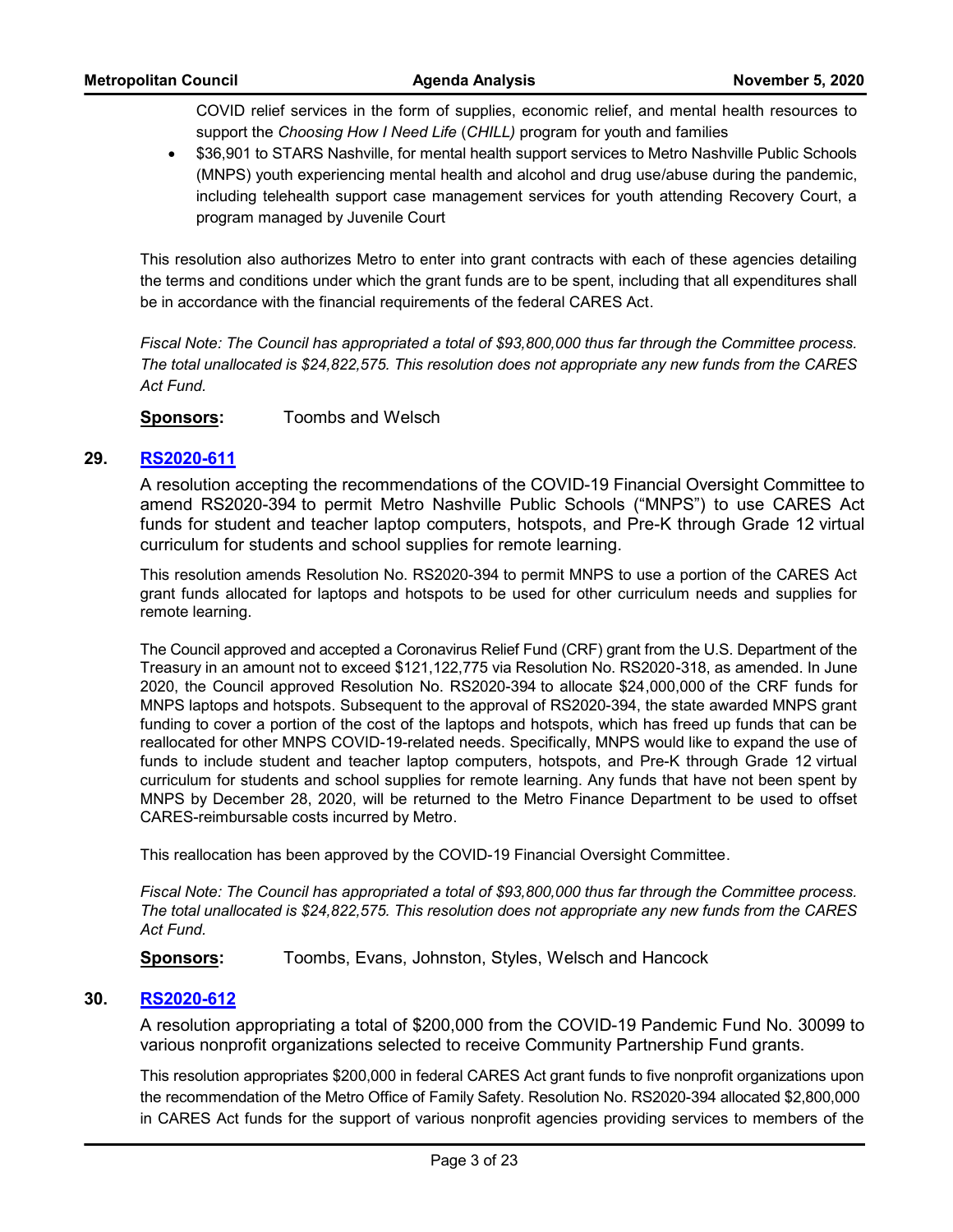community, including \$200,000 to the Office of Family Safety for future appropriation to agencies providing domestic violence-related services related to COVID-19. The Office of Family Safety solicited applications from nonprofit organizations for the use of these funds. This resolution appropriates this \$200,000 as follows, as recommended by the Office of Family Safety:

- · \$20,000 to Nurture the Next, for a public awareness campaign regarding available domestic violence services in Davidson County during the pandemic
- · \$40,000 to Tennessee Coalition to End Domestic and Sexual Violence for the provision of direct civil legal representation for high-risk domestic violence survivors
- · \$40,000 to The Nashville Children's Alliance to reduce the compounded factors of COVID-19 coupled with trauma, abuse and/or neglect in Davidson County
- · \$50,000 to The Mary Parrish Center to provide shelter to domestic violence victims in Davidson County for those impacted by COVID-19
- · \$50,000 to AGAPE to assist the Office of Family Safety by working with domestic violence victims in Davidson County by providing shelter, counseling and advocacy to those directly impacted by COVID-19

This resolution also authorizes Metro to enter into grant contracts with each of these agencies detailing the terms and conditions under which the grant funds are to be spent, including that all expenditures shall be in accordance with the financial requirements of the federal CARES Act.

*Fiscal Note: The Council has appropriated a total of \$93,800,000 thus far through the Committee process. The total unallocated is \$24,822,575. This resolution does not appropriate any new funds from the CARES Act Fund.*

**Sponsors:** Toombs, Gamble and Welsch

#### **31. [RS2020-613](http://nashville.legistar.com/gateway.aspx?m=l&id=/matter.aspx?key=1555)**

A resolution appropriating \$5,000,000 from the COVID-19 Pandemic Fund No. 30009 and \$1,500,000 from the General Fund Reserve Fund (4% Fund) for the continued operation of and repairs/equipment for the Bordeaux Long Term Care Facility, and requesting the Metropolitan Purchasing Agent to negotiate an emergency contract for the operation of the Facility from and after January 1, 2021.

This resolution would appropriate \$5,000,000 in CARES Act grant funding and \$1,500,000 from the General Fund Reserve Fund (4% Fund) for the continued operation of, and repairs/equipment for, the Bordeaux Long Term Care facility (BLTC) located at 1414 County Hospital Road.

By way of background, the Council approved Ordinance No. BL2014-688 in 2014 agreeing to lease the property and operations of BLTC to LP North Nashville, LLC, which is a subsidiary of Signature Healthcare, LLC ("Signature"). Pursuant to that agreement, Signature agreed to lease and operate the BLTC while state legislation was sought to approve a split of the skilled nursing bed licenses into two facilities. However, the required state legislation was never approved.

In 2016, pursuant to Ordinance No. BL2016-422, Metro agreed to extend the Signature BLTC operating lease and agreed to provide for a reimbursement of losses incurred by Signature of up to \$3,500,000 per fiscal year. Although the revised lease was set to expire on June 30, 2020, Metro entered into an emergency six month extension to allow time for a request for proposals to be issued for the operation of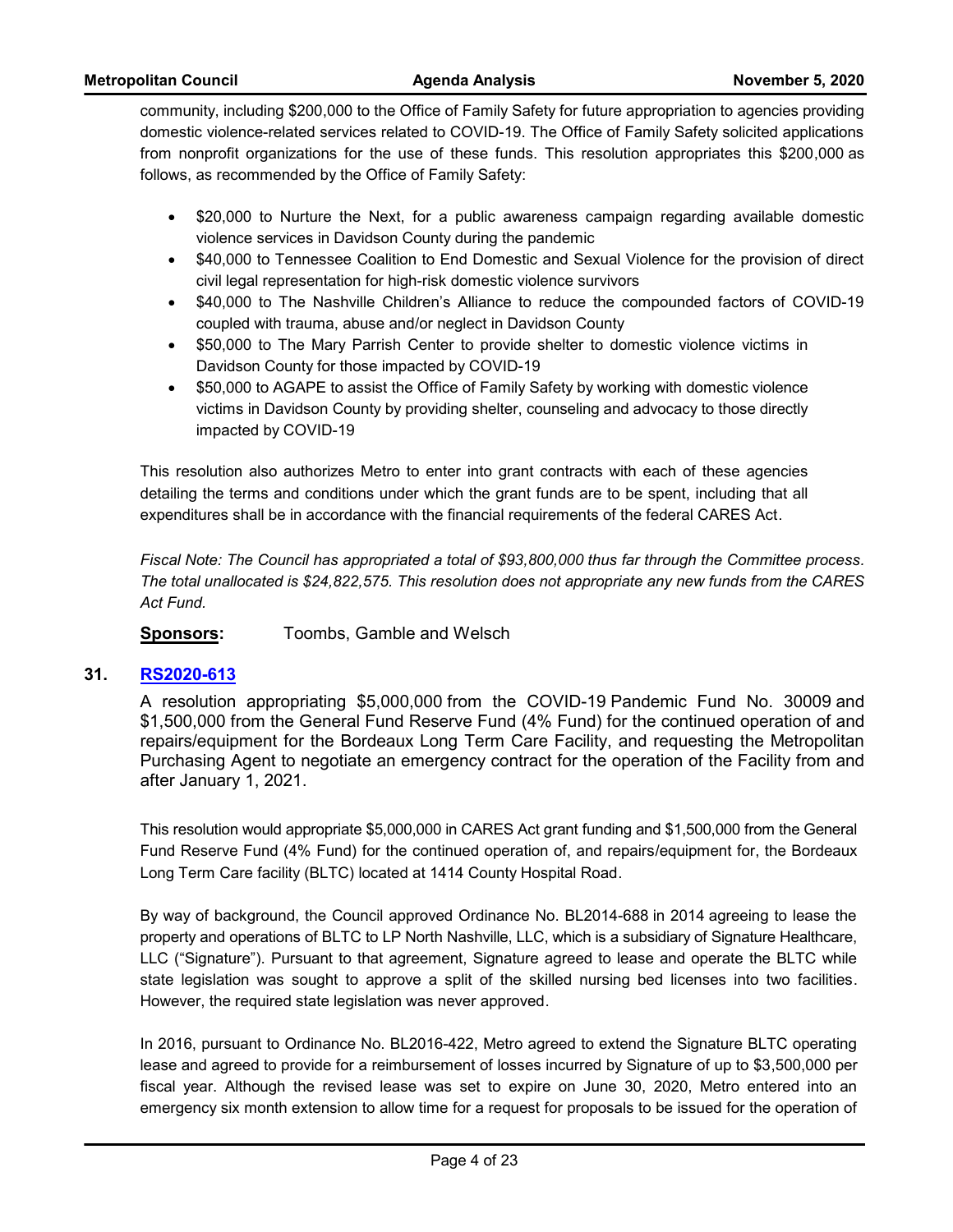the facility, but no RFP responses were submitted. As a result, Metro notified Signature on September 22, 2020 of its election to have Signature discontinue all operations and start winding down the facility's resident care operations by January 2021.

First, this resolution would appropriate \$5,000,000 in federal CARES Act grant funds for the continued operation of BLTC. The Council approved and accepted a Coronavirus Relief Fund (CRF) grant from the U.S. Department of the Treasury in an amount not to exceed \$121,122,775 via Resolution No. RS2020-318, as amended. That resolution requires approval by resolution of a plan for disbursement of CRF grant funds. As a result of this requirement, the budget ordinance for Fiscal Year 2021 (Substitute Ordinance No. BL2020-286) established a COVID-19 Financial oversight Committee ("the Committee"). The Committee includes six members appointed by the Mayor, and three councilmembers appointed by the Vice Mayor. The purpose of the Committee is to "collect, consider, and recommend appropriate uses of all federal and state funds provided to the Metropolitan Government specifically for COVID-19 relief and recovery, including but not limited to, federal CARES Act funds." This \$5,000,000 appropriation has not been considered by the Committee. Section 2 of the resolution designates the appropriation as being part of the plan for disbursement of CRF grant funds required by Resolution No. RS2020-318.

Second, this ordinance appropriates \$1,500,000 from the Metro 4% Fund for building repairs and equipment at BLTC. Section 6.14 of the Metropolitan Charter requires that 4% of all the general fund revenue of the General Services District be set aside each year solely for the purchase of equipment and building repairs. A specific list of equipment/repairs has not been provided to the Council Office.

Finally, this resolution requests the Metro Purchasing Agent to negotiate an emergency contract for the operation of the Facility from and after January 1, 2021.

*Fiscal Note: The Council has appropriated a total of \$93,800,000 from the CARES Act Fund, thus far through the Committee process. The total unallocated is \$24,822,575. The appropriation of \$5,000,000 included in this resolution have not received a recommendation from the Committee.*

*The current 4% Reserve Fund Balance is \$50,926,989. This resolution would appropriate \$1,500,000 from the 4% Reserve Fund for purchase of equipment and building repairs.*

**Sponsors:** Hall

# **32. [RS2020-614](http://nashville.legistar.com/gateway.aspx?m=l&id=/matter.aspx?key=1560)**

A Resolution authorizing the Metropolitan Development and Housing Agency to negotiate and enter into a PILOT Agreement and accept payments in lieu of ad valorem taxes with respect to a multi-family housing project located at 600 Creative Way, known as the Briarville.

This resolution authorizes the Metropolitan Development and Housing Agency (MDHA) to enter into an agreement to accept payments in lieu of taxes (PILOT) for a multi-family housing project located at 600 Creative Way. This development will include 184 affordable apartments on 9.22 acres. In 2016, Ordinance Nos. BL2015-1281, BL2016-334 and BL2016-435 authorized MDHA to negotiate and accept PILOT payments from operators of low income housing tax credit (LIHTC) properties, capped at \$2,500,000 annually. If approved, this PILOT, would be the twenty-second such PILOT program overall, and the sixth for MDHA in 2020. Before this project, the tax abatements for this year total \$1,971,316, after taking into consideration the property tax increase approved in June 2020.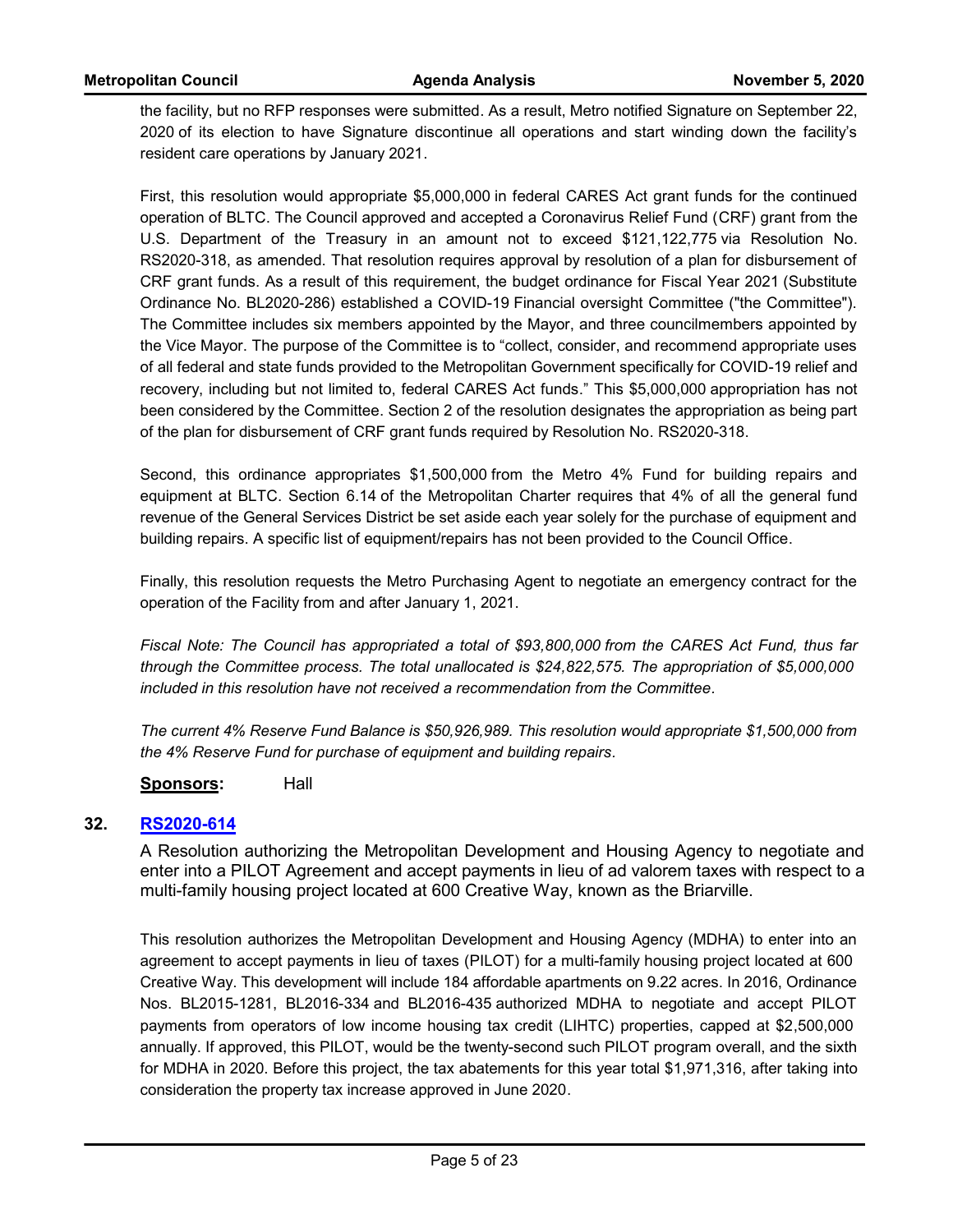PILOT agreements essentially provide tax abatements for real and/or personal property taxes that would otherwise be owed to the Metropolitan Government. PILOTs were historically used by Metro to provide incentives through the Industrial Development Board (IDB) to large employers to create job opportunities. But Tenn. Code Ann. § 13-20-104 was amended several years ago to give MDHA the authority to enter PILOTs to create affordable rental housing subject to Council approval.

MDHA developed their PILOT program to provide additional financial incentives to developers considering construction or rehabilitation of affordable housing units through a federally funded LIHTC program. Subsidized LIHTC developments serve those at or below 60% of the average median income (AMI) for the Nashville area, which translates to an income cap of \$34,620 for individuals and \$49,380 for families of four in 2020. Once negotiated by MDHA, each PILOT agreement must be approved by the Council by resolution.

The maximum term for the PILOT payments under this program is 10 years. The PILOT agreement would only be available for additional tax liability over and above the pre-development assessed value of the property. The program is available for both existing and new developments, based on financial need. The PILOT lease is to be terminated if the property sits vacant for two years.

MDHA is required by state law to file an annual report with the Council, Assessor of Property, and State Board of Equalization identifying the values of the properties subject to PILOTs, the date and term for each PILOT, the amount of PILOT payments made, and a calculation of the taxes that would otherwise be owed.

The owner of the property, The Briarville Apartments LP, plans to construct approximately 184 units to be rented to persons at or below 60% AMI. The amount of the PILOT payment to Metro will be \$22,000 in the first year, and the first year amount of the abatement will be approximately \$435,992. The owner will be required to pay a monitoring and reporting fee to MDHA not to exceed 5% of the in lieu of tax payment. The estimated project valuation is \$27,125,782.

*Fiscal Note: This PILOT request would require the developer to make a first-year payment of \$22,000 in lieu of property taxes, with a 3% annual increase through the remainder of the 10-year period.* 

*In addition to the PILOT payments, the developer would be required to pay a monitoring and reporting fee to MDHA. This fee would be set by MDHA not to exceed five percent (5%) of the amount of the PILOT payment due each year.* 

*The final assessed value of this project will not be known until completion. However, the value of the project when completed is estimated to be \$27,125,782. For purposes of this analysis, this number will be used as a reasonable estimate of the final project value.* 

*Over the 10-year life of this PILOT agreement, a total of \$4,327,712 would be abated, although Metro would still receive \$252,205 in property taxes from this project, as depicted in the following table:*

**Pilot Table** 

**<https://www.nashville.gov/Portals/0/SiteContent/Council/docs/analysis/PilotTable.pdf>**

*After the property tax abatement from this project, \$92,692 would still be available within MDHA's annual cap of \$2.5 million for other PILOT projects in 2020.*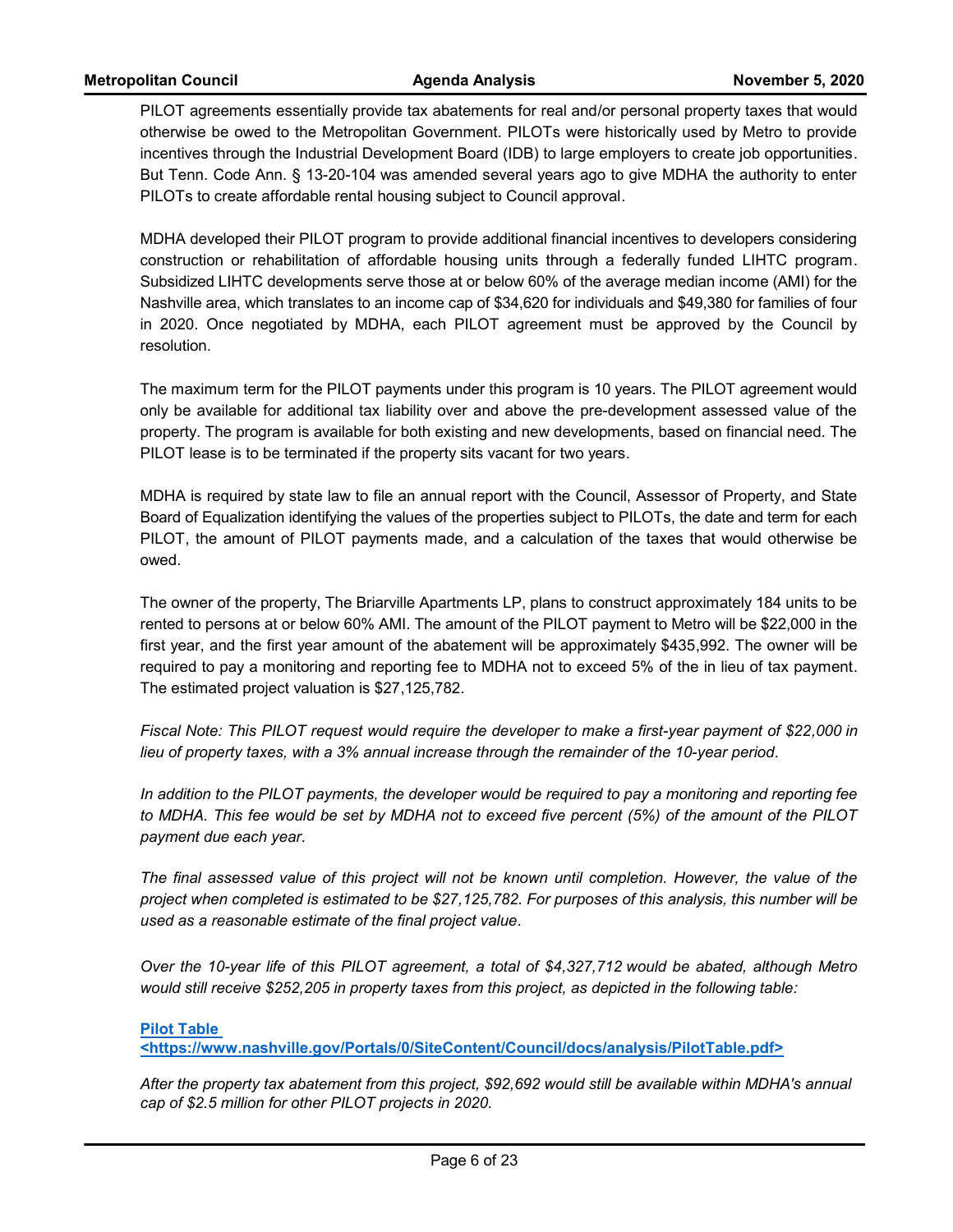**Sponsors:** VanReece

### **33. [RS2020-615](http://nashville.legistar.com/gateway.aspx?m=l&id=/matter.aspx?key=1532)**

A resolution approving an intergovernmental agreement between the Metropolitan Government of Nashville and Davidson County, the Electric Power Board of the Metropolitan Government of Nashville and Davidson County, and the United States Department of Justice, Division of Alcohol, Tobacco and Firearms, for the interoperability of the digital/analog 800 MHZ radio communication system.

This resolution approves an agreement that would grant the United States Department of Justice, Division of Alcohol, Tobacco and Firearms (ATF), access to the 800 MHz emergency radio dispatch and response system. The Metropolitan Government and NES jointly own and operate the emergency radio dispatch and radio response system utilizing 800 MHz radio frequencies licensed by the Federal Communications Commission. This system was jointly funded by Metro and NES, with Metro General Services now maintaining the system and NES contributing funds to help pay for its maintenance.

ATF will not be required to pay any user fee or charge of any kind, and will be responsible for the purchase of any new subscriber units for its own use.

The term of the agreement is through May 1, 2030, but may be terminated with 90 days' written notice.

The Council has approved similar agreements with several other governmental and private entities.

**Sponsors:** Gamble

# **34. [RS2020-616](http://nashville.legistar.com/gateway.aspx?m=l&id=/matter.aspx?key=1533)**

A Resolution approving an interlocal agreement between the Emergency Communications District for Nashville and Davidson County (ECD) and The Metropolitan Government of Nashville and Davidson County (Metro) for partial funding of replacement 800MHZ Radio Equipment in use by public safety agencies.

This resolution approves an interlocal agreement between Metro and the Emergency Communications District (ECD) for the partial funding of replacement 800MHz emergency radio equipment used by public safety agencies. Pursuant to the agreement, ECD will reimburse Metro \$1,000,000 the first of each year for the next five years starting January 1, 2021. The agreement may be terminated by either party with 90 days' notice.

T.C.A. §12-9-101, *et seq.*, allows municipalities to participate with other local governmental entities through interlocal agreements approved by the local legislative body.

*Fiscal Note: Metro's cost of the 800MHZ Radio Equipment replacement is calculated to be over \$5,000,000. Emergency Communications District will reimburse Metro an annual reimbursement of \$1,000,000 for the next five years starting January 1, 2021.* 

**Sponsors:** Toombs and Gamble

# **35. [RS2020-617](http://nashville.legistar.com/gateway.aspx?m=l&id=/matter.aspx?key=1544)**

A resolution accepting a donation of 3,000 one-gallon Soft Foam Hand Sanitizers from Steel Gorillas to the Metropolitan Government of Nashville and Davidson County, by and through the Office of Emergency Management, for the use and benefit of Metropolitan Government departments.

This resolution accepts the donation of 3,000 one-gallon foam hand sanitizers from Steel Gorillas. The total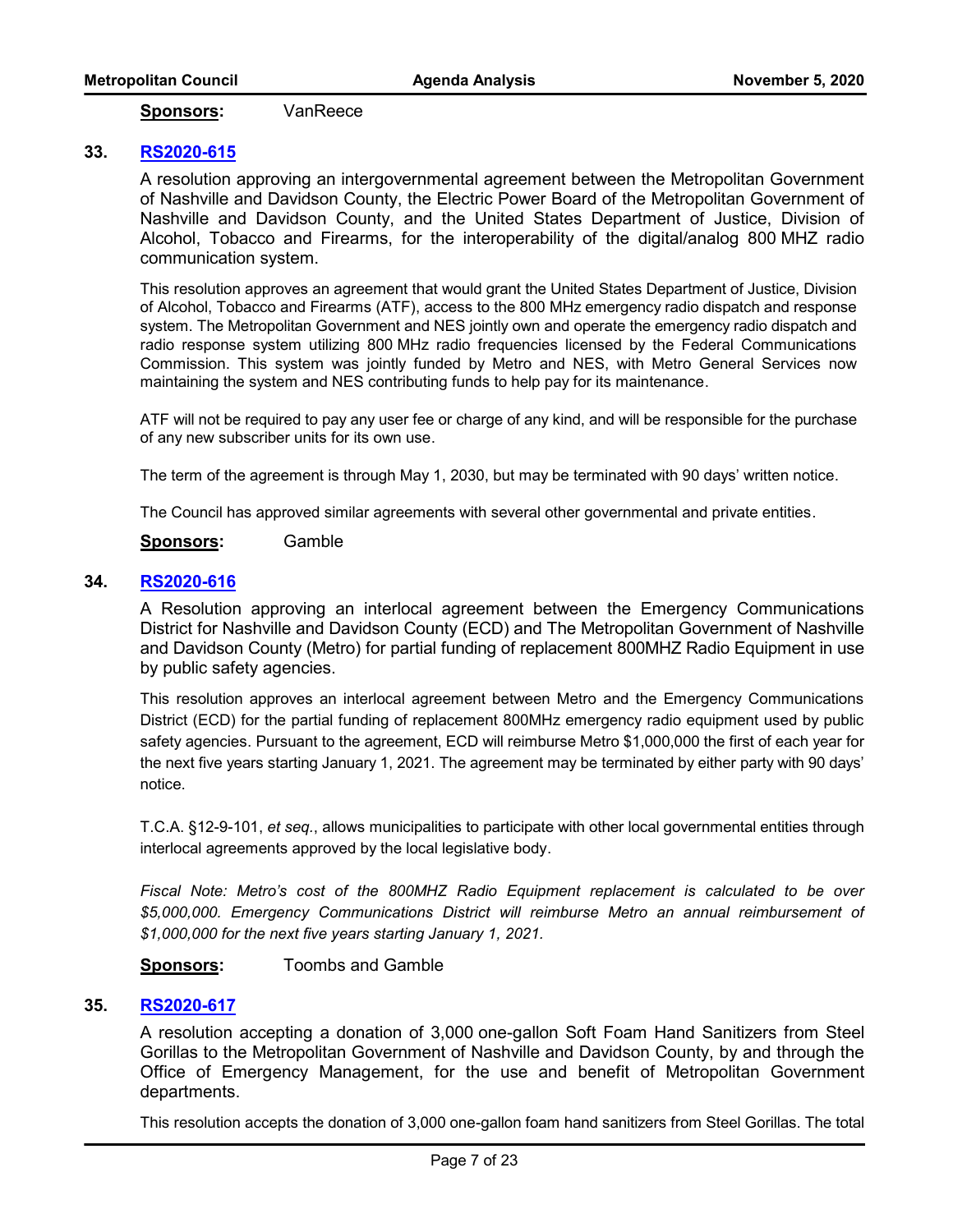value of the donation is \$54,930. Section 5.04.120(B) provides that donations in excess of \$5,000 are to be approved by the Council by resolution.

**Sponsors:** Toombs, Gamble and Styles

### **36. [RS2020-618](http://nashville.legistar.com/gateway.aspx?m=l&id=/matter.aspx?key=1543)**

A resolution accepting an in-kind grant from the Friends of Two Rivers Mansion to The Metropolitan Government of Nashville and Davidson County, acting by and through the Metropolitan Nashville Parks and Recreation Department, to provide signage for Two Rivers Mansion and the 1802 House.

This resolution accepts an in-kind grant from the Friends of Two Rivers Mansion to the Metro Parks and Recreation Department to provide signage for Two Rivers Mansion and the 1802 House. The in-kind grant has an estimated value of \$7,000 and no local cash match is required. This has been approved by the Met Board of Parks and Recreation.

**Sponsors:** Syracuse, Toombs and VanReece

### **37. [RS2020-619](http://nashville.legistar.com/gateway.aspx?m=l&id=/matter.aspx?key=1545)**

A resolution accepting a grant from the Friends of Warner Parks to The Metropolitan Government of Nashville and Davidson County, acting by and through the Metropolitan Board of Parks and Recreation, to partially fund the repair of the Warner Parks Nature Center roof and chimney.

This resolution accepts a grant from the Friends of Warner Parks to the Metro Board of Parks and Recreation to partially fund the repair of the Warner Parks Nature Center roof and chimney. The awarded grant is in an amount not to exceed \$150,000 with no local cash match required. This has been approved by the Metro Board of Parks and Recreation.

**Sponsors:** Henderson, Toombs and VanReece

#### **38. [RS2020-620](http://nashville.legistar.com/gateway.aspx?m=l&id=/matter.aspx?key=1540)**

A resolution approving an application for a Child and Adult Care Food Program (CACFP) grant from the Tennessee Department of Human Services to The Metropolitan Government of Nashville and Davidson County, acting by and through the Metropolitan Parks and Recreation Department, to provide nutritious meals and snacks for children attending after school programs in six park locations.

This resolution approves an application for a Child and Adult Care Food Program (CACFP) grant from the Tennessee Department of Human Services to the Metro Parks and Recreation Department. The CACFP grant application is for \$525,660.84 and no local cash match is required. If the grant is awarded, the proceeds would be used to provide nutritious meals and snacks for children attending after school programs in six park locations.

**Sponsors:** Toombs, VanReece, Welsch and Suara

### **39. [RS2020-621](http://nashville.legistar.com/gateway.aspx?m=l&id=/matter.aspx?key=1553)**

A resolution authorizing the Metropolitan Department of Law to compromise and settle the personal injury claim of Serita Applewhite against the Metropolitan Government of Nashville and Davidson County in the amount of \$16,500.00, with said amount be paid out of the Self-Insured Liability Fund.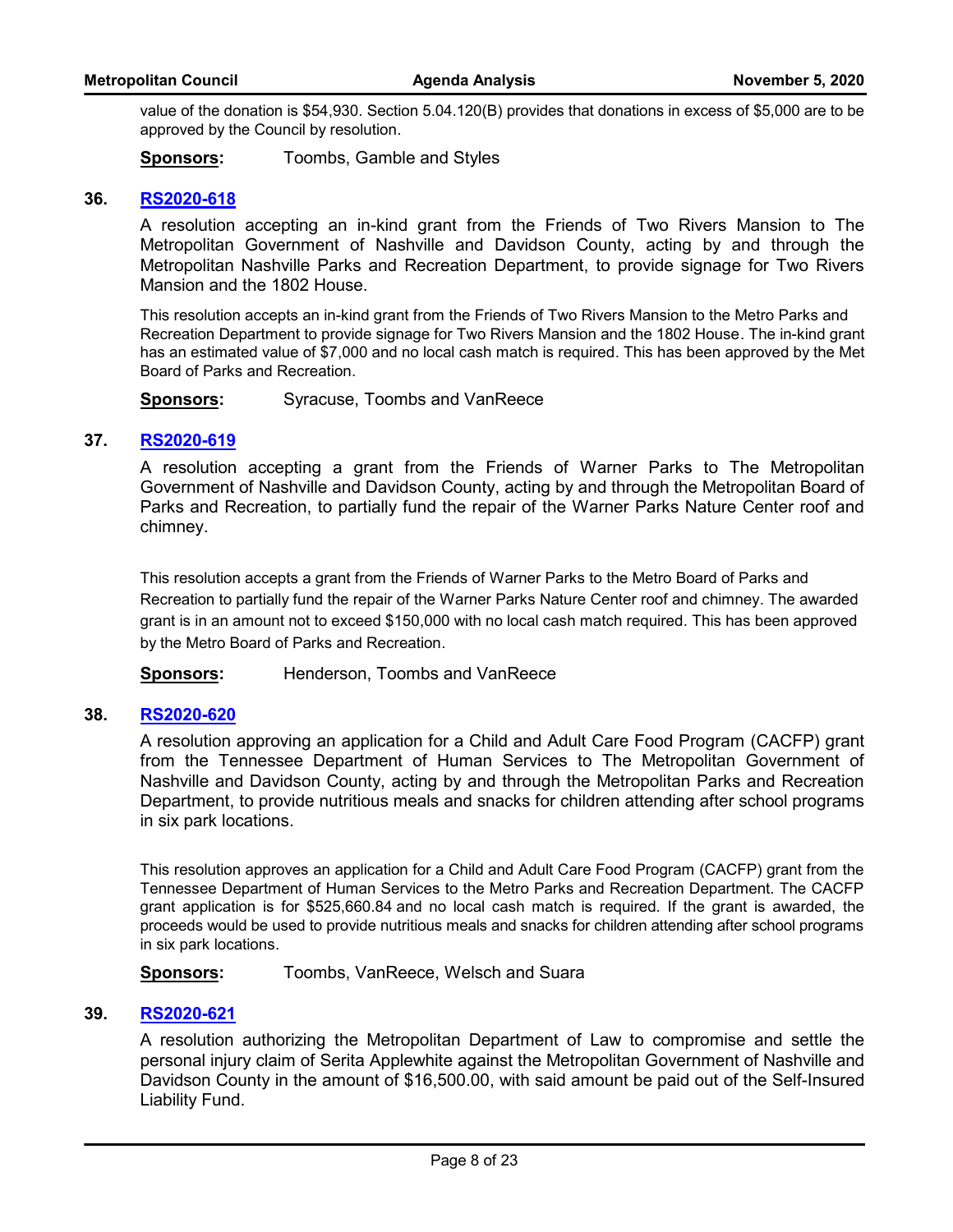This resolution authorizes the Department of Law to settle the personal injury claim of Serita Applewhite against the Metropolitan Government for the amount of \$16,500. On December 26, 2019, Serita Applewhite was attempting to turn into a parking space at the Riverchase apartments when her vehicle was struck by a Metro police car attempting to pass her. Ms. Applewhite was treated for neck and back pain, incurring medical costs totaling \$8,051.43.

The Department of Law recommends settling the claim for the amount of the medical costs plus \$8,444.57 for pain and suffering. Metro has already paid \$2,281.29 for damage to Ms. Applewhite's van.

The police officer involved in this accident received disciplinary action consisting of a two day suspension.

*Fiscal Note: This \$16,500 settlement, along with the settlement per Resolution No. RS2020-624, would be*  the 15th and 16th payments from the Self-Insured Liability Fund in FY21 for a cumulative total of *\$1,042,369. The fund balance would be \$2,416,025 after these payments.*

**Sponsors:** Toombs

#### **40. [RS2020-622](http://nashville.legistar.com/gateway.aspx?m=l&id=/matter.aspx?key=1564)**

A resolution approving the election of certain Notaries Public for Davidson County.

This is a routine resolution authorizing the election of notaries public in accordance with state law.

**Sponsors:** Johnston

#### **41. [RS2020-623](http://nashville.legistar.com/gateway.aspx?m=l&id=/matter.aspx?key=1531)**

A resolution authorizing Black Rabbit, LLC to construct and install an aerial encroachment at 218 3rd Ave N. (Proposal No.2020M-033EN-001).

This resolution authorizes Black Rabbit, LLC to install and maintain an aerial encroachment at 218 3rd Avenue North. The aerial encroachment will consist of a hanging projection sign and an awning over the sidewalk. The applicant must indemnify the Metropolitan Government from all claims in connection with the construction and maintenance of the signs, and is required to post a certificate of public liability insurance in the amount of \$2,000,000 with the Metropolitan clerk naming the Metropolitan Government as an insured party.

This resolution has been approved by the Planning Commission.

**Sponsors:** O'Connell, Murphy and Nash

#### **42. [RS2020-624](http://nashville.legistar.com/gateway.aspx?m=l&id=/matter.aspx?key=1554)**

A resolution authorizing the Metropolitan Department of Law to compromise and settle the property damage claim of the Sherwood Green Homeowners Association against the Metropolitan Government of Nashville and Davidson County in the amount of \$20,283.46, with said amount to be paid out of the Self-Insured Liability Fund.

The resolution authorizes the Department of Law to settle the property damage claim of the Sherwood Green Homeowners Association against the Metropolitan Government for the amount of \$20,283.46 to be paid out of the self-insured liability fund. In February 2020, a Metro Water Services truck caused damage to a driveway, walkway, and lawn area. The truck needed to access a portion of the HOA property to resolve a sewer overflow. Subsequently in April 2020, another Metro Water Services truck unavoidably caused further damage when accessing the property again.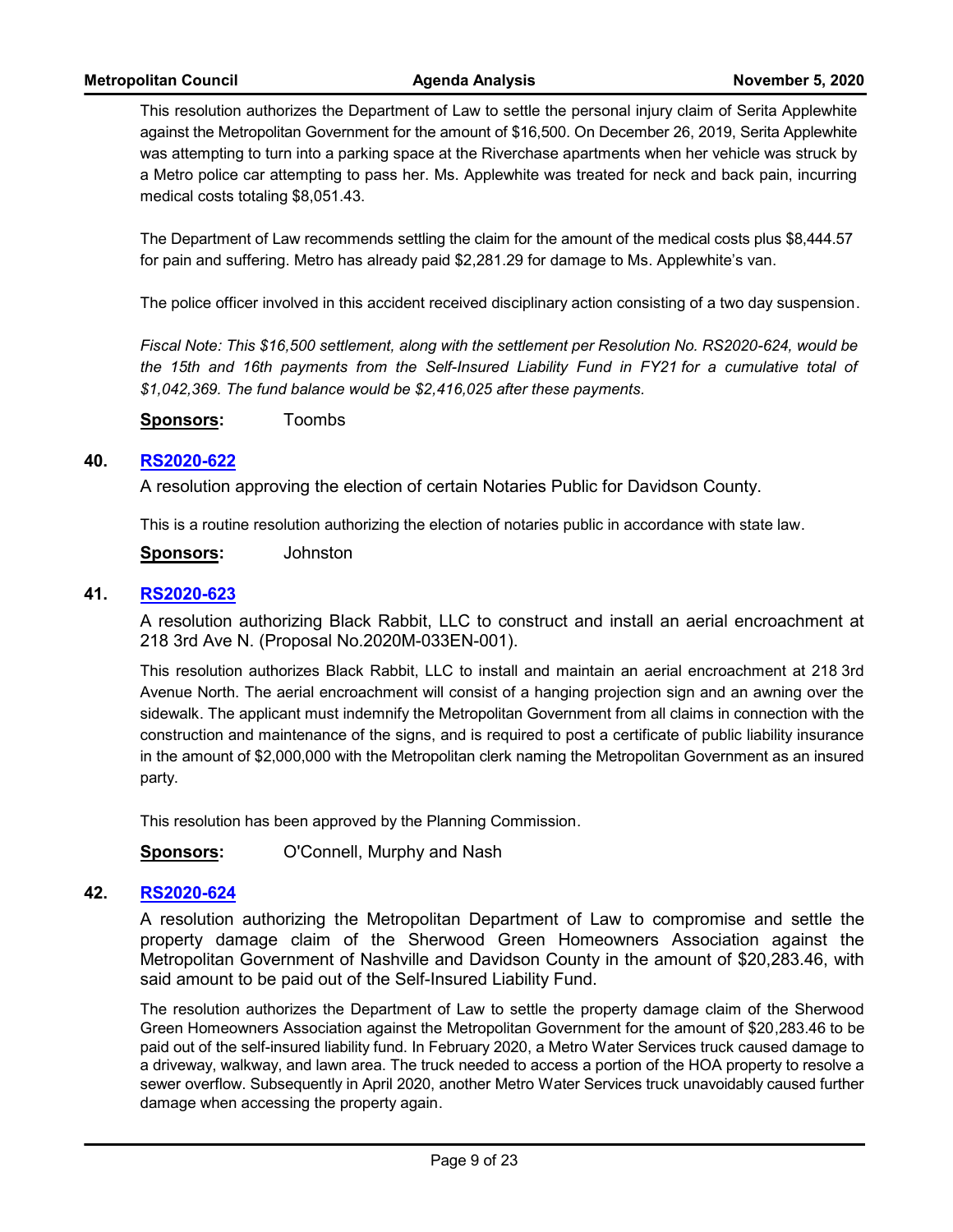The Department of Law recommends settling the claim for the total amount of the costs to repair the damage caused by Metro.

*Fiscal Note: This \$20,283.46 settlement, along with the settlement per Resolution No. RS2020-621, would*  be the 15th and 16th payments from the Self-Insured Liability Fund in FY21 for a cumulative total of *\$1,042,369. The fund balance would be \$2,416,025 after these payments.*

**Sponsors:** Toombs

### **43. [RS2020-625](http://nashville.legistar.com/gateway.aspx?m=l&id=/matter.aspx?key=1534)**

A resolution approving a contract between the Metropolitan Government of Nashville and Davidson County and Southern Sales Co, a Division of Tencarva Machinery, to provide various products, parts, and equipment for specific brands of water products for the Metropolitan Government of Nashville and Davidson County.

This resolution approves a sole source contract with Southern Sales Co, a division of Tencarva Machinery, to provide products, parts, and equipment for specific brands of products used in water treatment. Sole source contracts may be awarded under the Metro procurement code when it is determined that there is only one source for the supply or services rendered. Section 4.12.060 of the Metro Code requires all sole source contracts having a total value in excess of \$250,000 to be approved by the Council by resolution.

This resolution approves a five year contract with Nashville-based Southern Sales Co. The total value of the contract is estimated to be \$20,000,000. Metro Water Services (MWS) will use this contract to purchase products and equipment through Southern Services from other vendors, and at a discount for certain products. This contract will provide products and parts for a variety of equipment used by MWS within its system. Parts are not interchangeable and no other products or parts are compatible with existing equipment. Southern Company is the only authorized representative for these product lines for this region.

*Fiscal Note: The total value over the life of this contract is \$20,000,000. This would be paid from the Water and Sewerage Operating Fund #67331, Business Unit #65558020.*

**Sponsors:** Toombs and Nash

#### **44. [RS2020-626](http://nashville.legistar.com/gateway.aspx?m=l&id=/matter.aspx?key=1539)**

A resolution approving amendment one to an agreement between the United States Department of the Army and the Metropolitan Government of Nashville and Davidson County, acting by and through the Department of Water and Sewerage Services, for the Sevenmile Creek Flood Risk Management Project in Davidson County, Tennessee. (MWS Project No. 19-SWC-214)

This resolution approves an amendment to an agreement between the United States Department of the Army (Army) and the Metropolitan Department of Water and Sewerage Services for the Sevenmile Creek Flood Risk Management Project (Project). Under the original agreement approved in 2019 by RS2019-1593, the Project was to consist of two parts: construction of a dry dam south of the entrance to the Ellington Agricultural Center and the buyout of 45 flood-prone properties in the Sevenmile Creek watershed. Metro was required to pay a minimum of 35% of construction costs allocated by the Government to structural flood risk management, and 35% of construction costs allocated by the Army to nonstructural flood risk management.

This resolution approves an amendment to the agreement to replace the structural dam construction component with the purchase of 11 additional flood-prone properties, and to add provisions to allow the Army to reimburse Metro for eligible costs it incurs for providing real property interests, placement area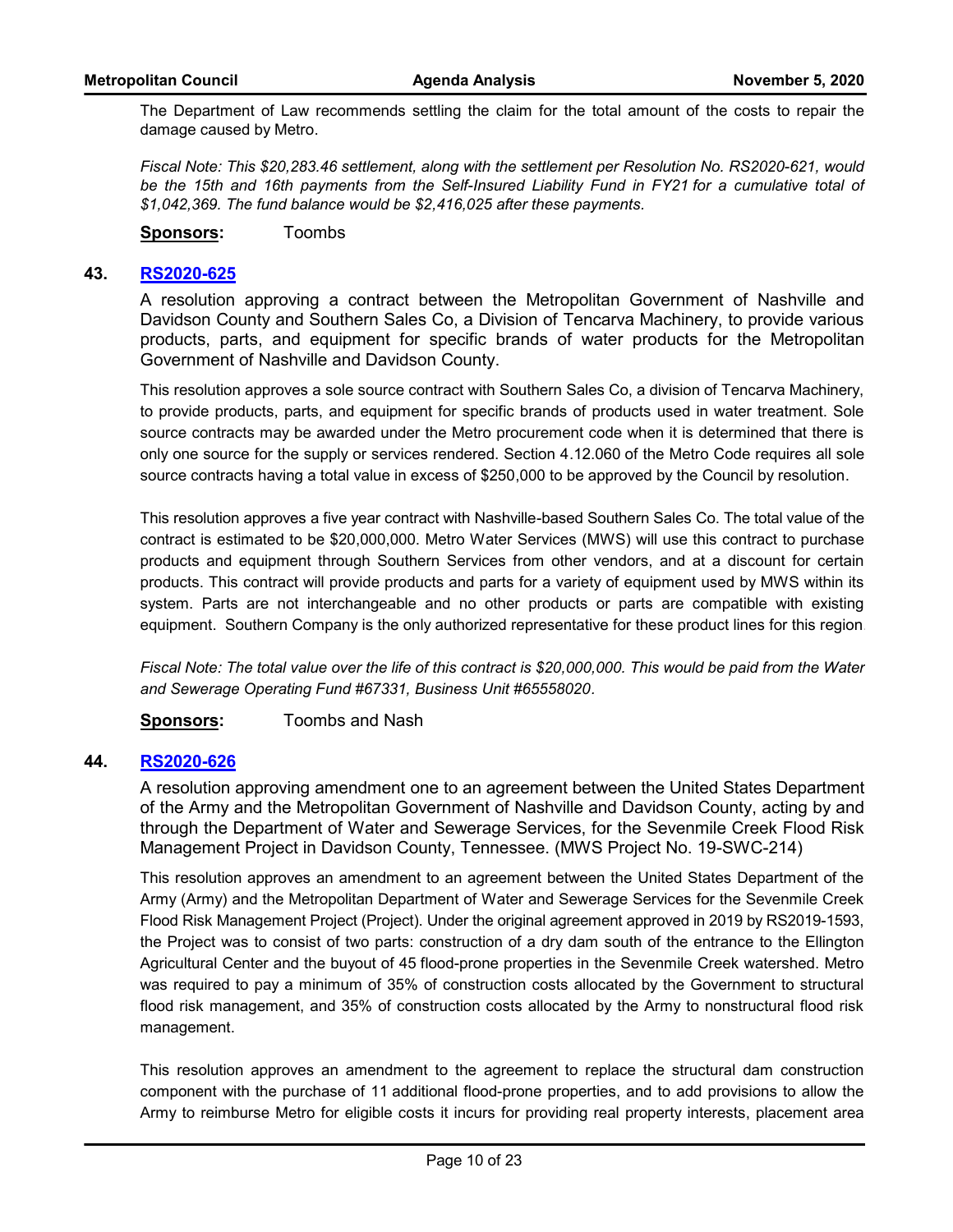improvements, and relocations prior to the final accounting.

*Fiscal Note: Metro and the Army would jointly fund the cost of the project. Construction costs are projected to be \$16,589,200. The Army would pay \$10,783,000 of this amount, with Metro paying the remaining \$5,806,200. This would come from Water and Sewer Services Fund No. 67411 (W&S GSD StormwaterS/F FY18BCap).* 

*Metro's projected costs allocated to non-structural flood risk management for creditable real property interests, relocations, and placement area improvements are \$13,079,600 and creditable in-kind contributions are projected to be \$793,400. The projected eligible cost for reimbursement to Metro is \$7,551,100. Costs for betterments are projected to be \$1,000,000.* 

**Sponsors:** Toombs and Nash

# **I. Bills on Second Reading**

# **77. [BL2019-79](http://nashville.legistar.com/gateway.aspx?m=l&id=/matter.aspx?key=1301)**

An ordinance to amend Section 17.16.250 of the Metropolitan Code regarding advertisement and occupancy of a Short Term Rental Property - Owner-Occupied (Proposal No. 2020Z-002TX-001).

This ordinance implements certain requirements for a Short Term Rental Property - Owner Occupied.

This ordinance prohibits an owner-occupied STRP from advertising the availability of all bedrooms within the unit for rent, except for a two-family residential unit under common ownership with a two-family unit on the same lot, which is permitted in accordance with MCL 17.16.250.E.1.f. Also, this ordinance would make clear that an owner must reside onsite at an owner-occupied STRP at all times the property is being used as an STRP. Further, the owner could not be absent from the dwelling unit for longer than 15 consecutive hours within any 24 hour period while the property is being used as an STRP.

A proposed substitute has been submitted by the Planning Department. It would remove the prohibition against the owner being absent from the property for more than 15 consecutive hours within any 24 hour period. It would further exempt legally permitted detached accessory dwelling units and legally permitted accessory apartments from the prohibition and change the language to prohibit advertising the availability of an owner-occupied STRP to "entire/whole home", instead of the current language regarding advertising the availability of all bedrooms. It would also relocate the provisions from Title 17 to Title 6, consistent with Substitute Ordinance No. BL2020-187, as amended, which moved the STRP regulations to Title 6.

This ordinance has been approved by the planning commission.

**Sponsors:** O'Connell

#### **[S u b s t i t u t e](http://nashville.legistar.com/gateway.aspx?m=l&id=/matter.aspx?key=1300) 78.**

**BL2020-197**⁄e declaring a 120-day moratorium upon the issuance of building and grading permits for multi-family developments on property within portions of the Antioch area of Nashville & Davidson County.

This ordinance declares a 120-day moratorium upon the issuance of building and grading permits for multi-family developments on property within portions of the Antioch area of Nashville and Davidson County.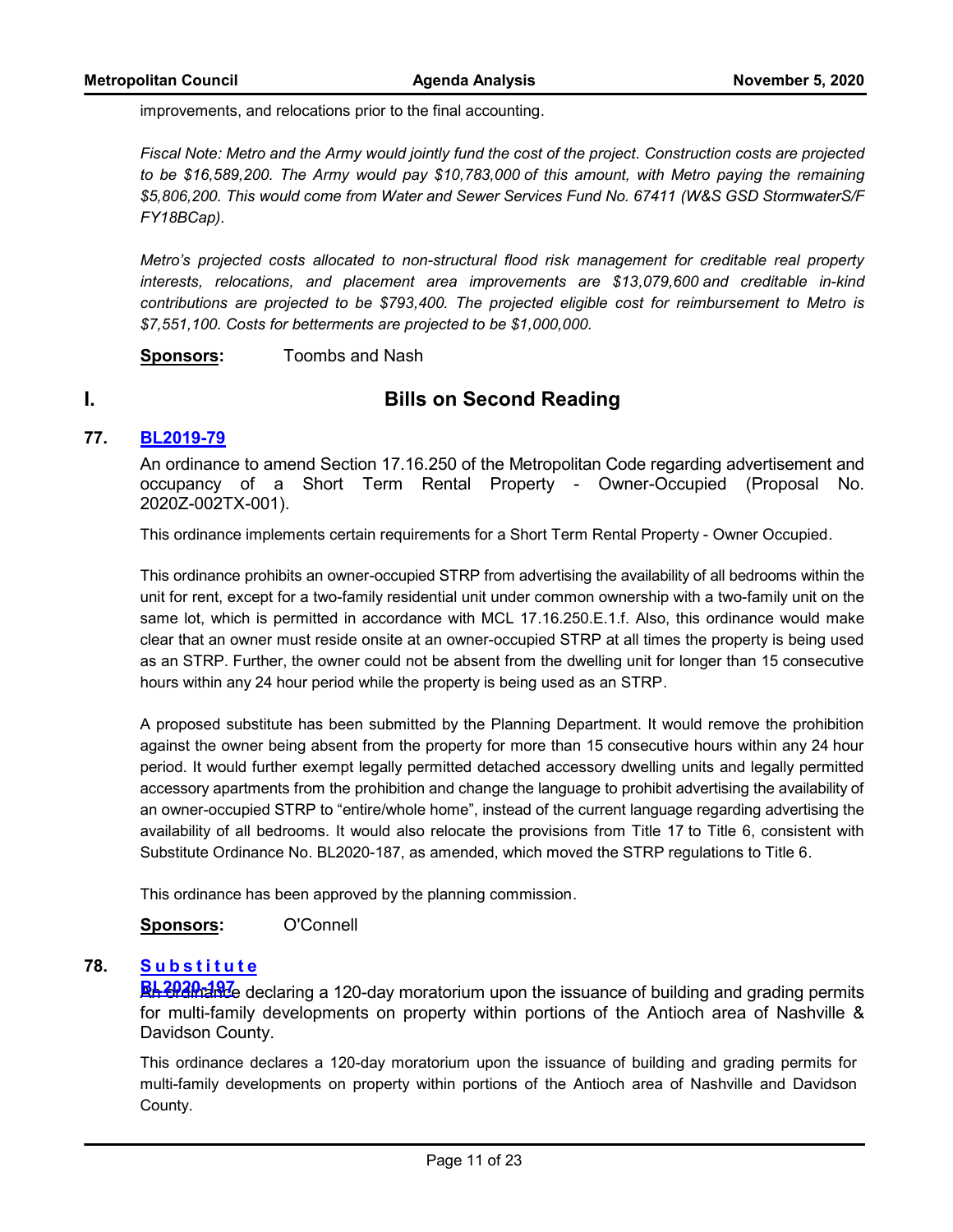The moratorium on building and grading permits is to allow the Planning Department to conduct a study of the Antioch area to determine whether existing and planned infrastructure and public facilities are sufficient to meet the projected density resulting from multi-family development. This study is to include an assessment of the capacity to deliver public services to the area, including but not limited to, public safety facilities, roadways, sidewalks, stormwater, and school capacity. It will also make recommendations to the Council regarding modifications to the community plans and policies to address any deficiencies noted and any necessary zoning changes.

This ordinance does not yet identify the specific areas where the moratorium would be imposed.

The planning commission is scheduled to consider this proposal at its November meeting. This ordinance would thus need to be advertised for a public hearing subsequent to November if it is to proceed.

**Sponsors:** Vercher

#### **[BL2020-300](http://nashville.legistar.com/gateway.aspx?m=l&id=/matter.aspx?key=1302)  79.**

**GS amended)** amending Chapter 9.30 of the Metropolitan Code to restrict construction noise between the hours of 7:00 p.m. and 7:00 a.m.

This ordinance, as amended, amends Chapter 9.30 of the Metro Code to restrict construction noise in residential areas. Currently, Section 9.30.010 of the Metro Code prohibits noise related to construction located within or adjoining a residential zone district between the hours of 9:00pm and 6:00am. Such noise cannot measure in excess of 70 decibels. This ordinance would limit construction noise between 7:00pm and 7:00am.

The amendment modifies the exemptions to the construction noise provision. It adds "cable, telecom, fiber optic" to the list of utility work that is exempted from this provision. It further provides that when the forecasted temperatures is above 90 degrees Fahrenheit, the noise restrictions referenced above are in effect during the hours of 9:00pm and 6:00am.

**Sponsors:** Benedict, Bradford, Henderson, Hausser, Suara and Taylor

#### **[BL2020-454](http://nashville.legistar.com/gateway.aspx?m=l&id=/matter.aspx?key=1383)  80.**

**An amending** Title 2 of the Metropolitan Code of Laws to prohibit bullying in all Metropolitan Government services, activities, programs, and facilities.

This ordinance, as amended, amends the Metropolitan Code of Laws to prohibit bullying in all Metro Government services, activities, programs, and facilities. Bullying, including cyberbullying, would be prohibited by any person, volunteers, or staff. Retaliation against a person who reports bullying would also be prohibited. All Metro agencies and departments that provide services, activities, programs, and facilities to the public would be required to establish a clear policy for reporting, addressing, and preventing bullying. The policy must include a requirement for annual training for all staff on the policy and bullying prevention practices.

An amendment added at the October 20, 2020 meeting clarifies that this ordinance is meant to supplement, not replace, the existing workplace conduct policy for Metro employees.

This ordinance would not apply to Metro Nashville Public Schools, which is already required to adopt a policy prohibiting harassment, intimidation, bullying, and cyber-bullying under state law.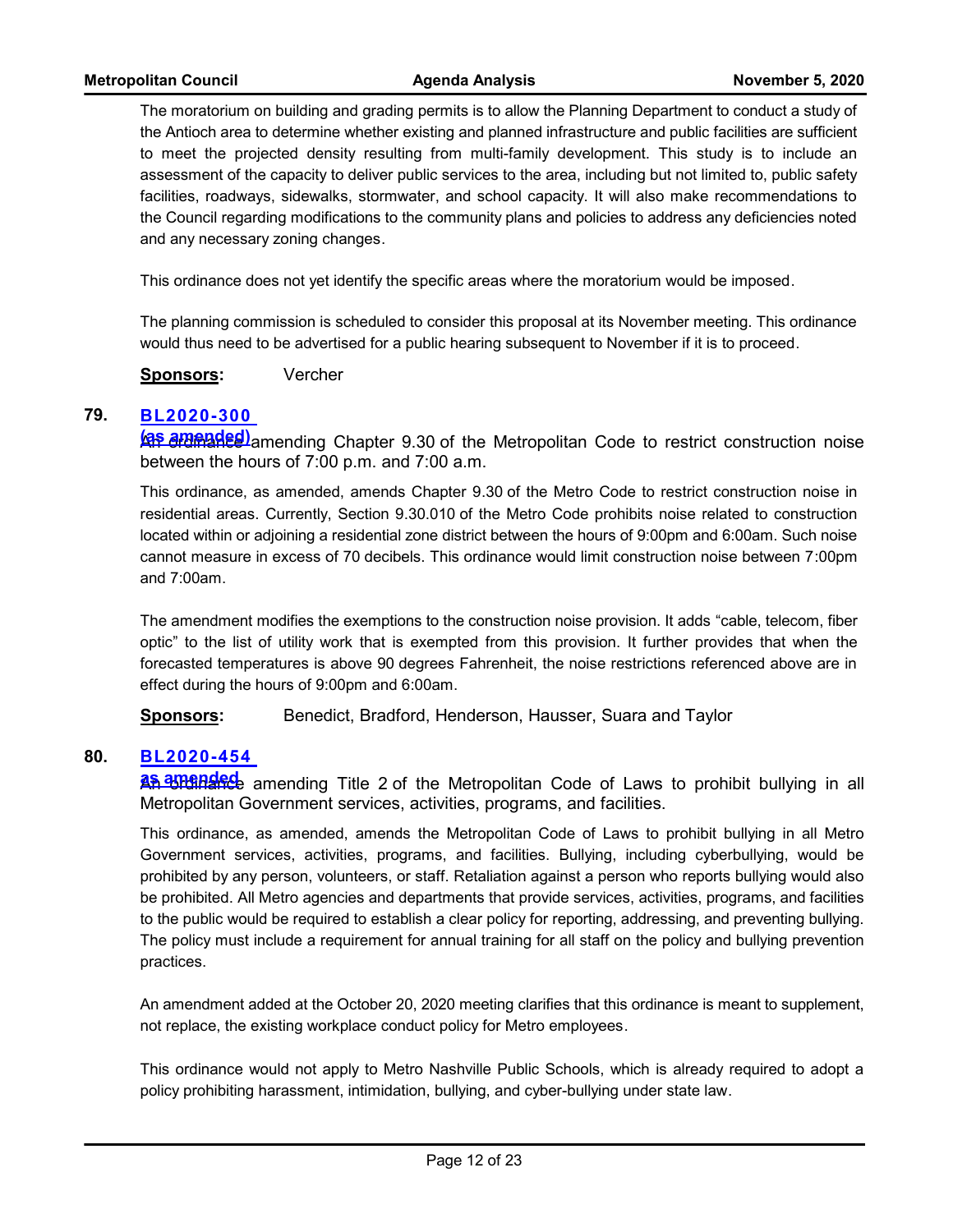| <b>Metropolitan Council</b> | Agenda Analysis                                                     | <b>November 5, 2020</b> |
|-----------------------------|---------------------------------------------------------------------|-------------------------|
| Sponsors:                   | VanReece, Bradford, Withers, Young, Benedict, Vercher, Suara, Hurt, |                         |
|                             | Hancock, Gamble, Taylor and Toombs                                  |                         |

## **81. [BL2020-456](http://nashville.legistar.com/gateway.aspx?m=l&id=/matter.aspx?key=1380)**

An ordinance amending Chapter 11.22 of the Metropolitan Code to require landlords to provide notice to tenants prior to termination of tenancy and non-renewal of a lease.

This ordinance amends Chapter 11.22 of the Metro Code to require landlords to provide notice to tenants prior to termination of tenancy and nonrenewal of a lease. This ordinance mirrors two of the protections of the state law under the Uniform Residential Landlord Tenant Act. First, it provides that a week-to-week tenancy can be terminated upon ten days written notice. Second, it provides that a month-to-month tenancy can be terminated upon 30 days written notice. Both of these are taken from state law (Tenn. Code Ann. § 66-28-512).

This ordinance further provides that, in the absence of a written rental agreement that requires 60 days or more written notice of intent not to renew a lease, a landlord would be required to provide at least 90 days notice prior to the end of the lease of an intention not to renew a lease. It would apply to leases of one year or greater.

This ordinance would apply to all residential landlord-tenant relationships, even if ownership is transferred. A violation of these provisions would result in a fifty dollar fine per rental unit.

The Council Office would note that, while state law provides the time period that must be followed to terminate a week-to-week and month-to-month tenancy, it does not explicitly authorize local governments to collect a fifty dollar fine in connection with a violation of these provisions.

**Sponsors:** Allen, Toombs, Bradford and Taylor

# **82. [BL2020-463](http://nashville.legistar.com/gateway.aspx?m=l&id=/matter.aspx?key=1387)**

An ordinance to amend the Geographic Information Systems Street and Alley Centerline Layer for the Metropolitan Government of Nashville and Davidson County, by renaming a portion of Sharpe Ave between McFerrin Ave and CSX Railroad to "West Sharpe Ave." (Proposal Number 2020M-003SR-001).

This ordinance amends the Geographic Information Systems Street and Alley Centerline Layer for the Metropolitan Government of Nashville and Davidson County, by renaming a portion of Sharpe Ave. between McFerrin Ave. westward to the CSX railroad as "West Sharpe Ave." There are currently two disconnected sections of roadway named Sharpe Avenue that could cause confusion for emergency services.

This ordinance has been approved by the ECD Board and the Planning Commission. The required report from the Historical Commission is available as an attachment to this ordinance.

#### **Sponsors:** Parker, Murphy, Nash and O'Connell

#### **83. [BL2020-469](http://nashville.legistar.com/gateway.aspx?m=l&id=/matter.aspx?key=1379)**

An ordinance authorizing The Metropolitan Government of Nashville and Davidson County to accept public sanitary sewer mains, sewer manholes and easements, for three properties located on Clovercroft Road in Williamson County, also known as Twin Valley Farms (MWS Project No. 20-SL-141 and Proposal No. 2020M-072ES-001).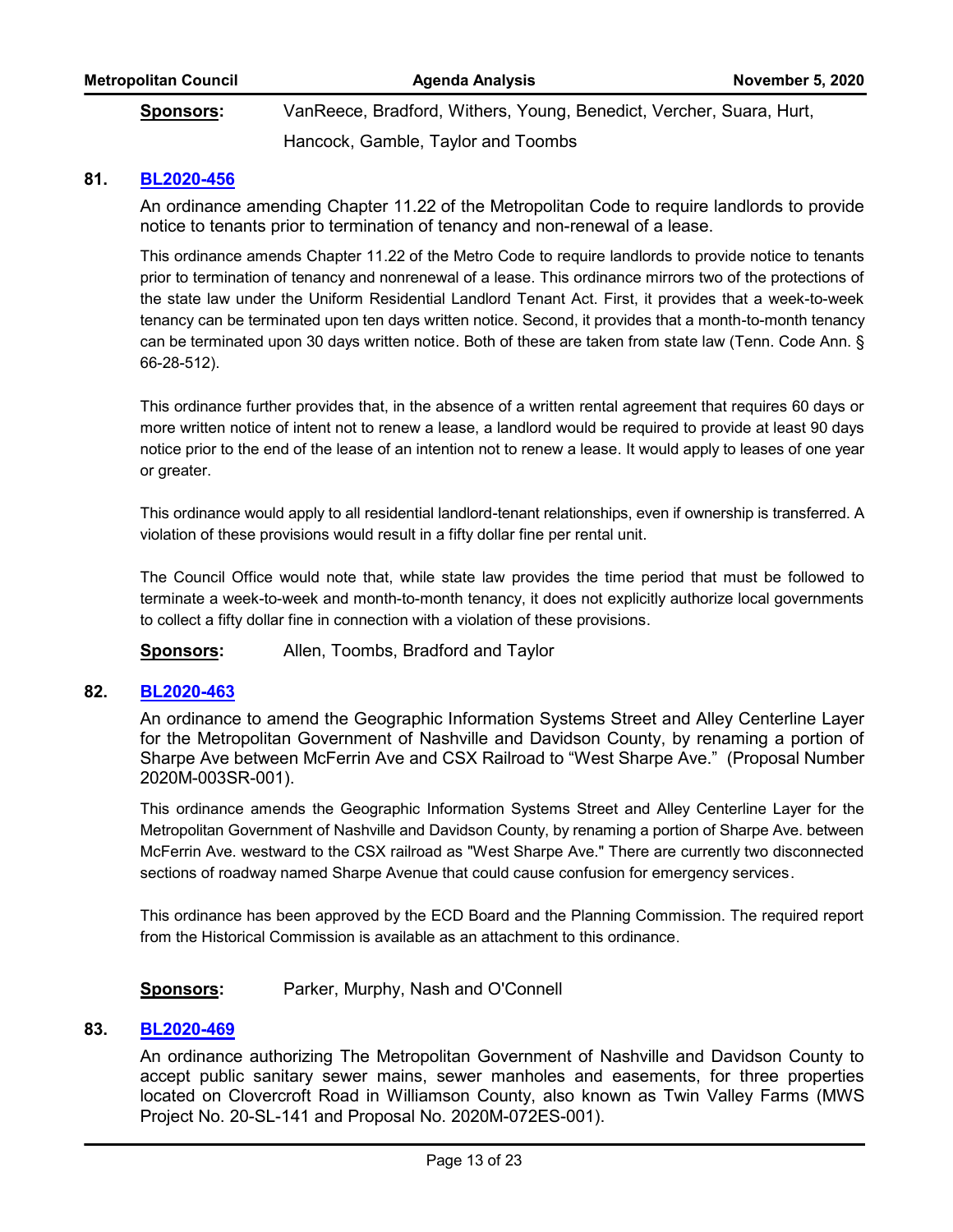This ordinance authorizes the acceptance of approximately 138 linear feet of new eight inch sanitary sewer main (DIP), approximately 252 linear feet of new eight inch sanitary sewer main (PVC), two sanitary sewer manholes and easements, for three unnumbered properties located on Clovercroft Road in Williamson County, also known as Twin Valley Farm. Future amendments to this legislation may be approved by resolution.

This ordinance has been approved by the planning commission.

*Fiscal Note: This ordinance has no cost to Metro. Donated easements have no market value according to the Department of Metro Water Services.*

**Sponsors:** Murphy and Nash

## **84. [BL2020-492](http://nashville.legistar.com/gateway.aspx?m=l&id=/matter.aspx?key=1520)**

An ordinance to amend Section 12.36.110 of the Metropolitan Code pertaining to weight restrictions on certain roads.

This ordinance amends Section 12.36.110 of the Metro Code to prohibit vehicles with a gross weight in excess of 31,500 pounds from being operated on McCrory Lane, Poplar Creek Road, and Old Harding Pike between Highway 70S and Highway 100 except for occasional deliveries and pickups. Section 12.36.110, Load Restrictions, generally provides that vehicles cannot exceed the weight limits for the streets described in Schedule IX on file with Department of Public Works when signs have been erected providing notice of the restriction. However, there is currently a specific weight limitation for Hutton Drive and Woodycrest Avenue in the Donelson area prohibiting the operation of vehicles in excess of 5,800 pounds. This ordinance creates a new 31,500 pound weight limitation for vehicles operated on for parts of McCrory Lane, Poplar Creek Road, and Old Harding Pike in the Bellevue area except for the occasional delivery and pickup of materials and merchandise at residences and businesses, and for the occasional delivery of building materials for buildings under construction for which a building permit has been obtained.

This ordinance has been referred to the Traffic and Parking Commission.

**Sponsors:** Rosenberg

#### **85. [BL2020-493](http://nashville.legistar.com/gateway.aspx?m=l&id=/matter.aspx?key=1489)**

An ordinance to amend Section 12.40.190 of the Metropolitan Code of Laws relative to night parking restrictions.

This ordinance reduces the length of recreational vehicles that can be lawfully parked on the street at night. Section 12.40.190 of the Metro Code prohibits a school bus, a recreational vehicle with a length in excess of 24 feet (whether a standalone RV or connected to another vehicle), or a dump truck of more than 54,000 pounds of gross weight from being parked on parked on any of the streets or alleys within the jurisdiction o the Metropolitan Government during the hours between sunset and sunrise. This ordinance reduces the maximum length of the recreational vehicle from 24 feet to 20 feet as it relates to the nighttime parking restriction.

**Sponsors:** Sledge, Cash, Allen and Taylor

#### **86. [BL2020-494](http://nashville.legistar.com/gateway.aspx?m=l&id=/matter.aspx?key=1518)**

An ordinance to amend Section 13.08.080 of the Metropolitan Code relative to the use of license plate scanners by law enforcement for the prosecution of reckless drivers.

This ordinance amends Section 13.08.080 of the Metropolitan Code to create an exception from the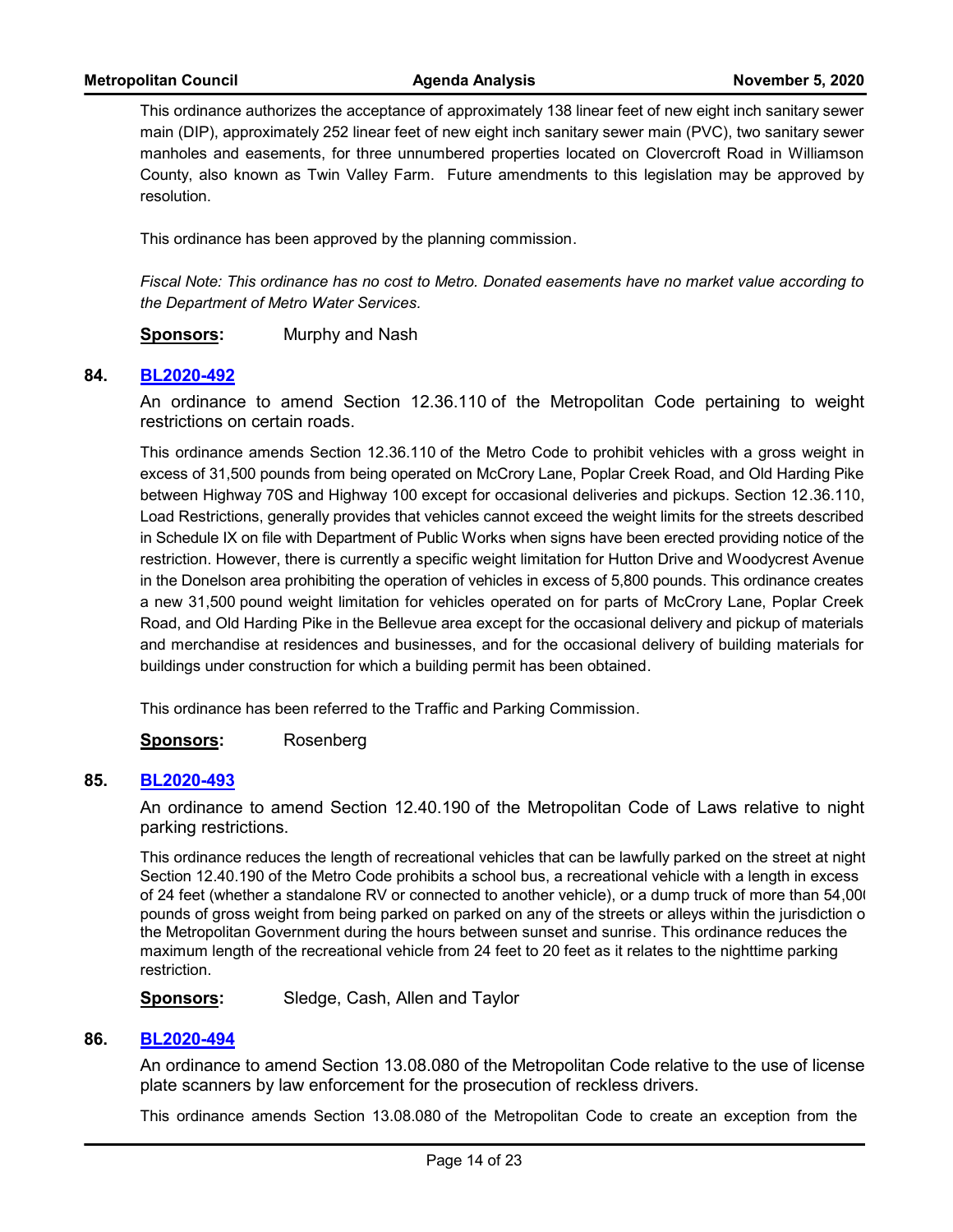prohibition on license plate readers. The Code currently prohibits the operation of license plate scanners installed onto or within the public right-of-way except for use in conjunction with a vehicle emissions sensor as part of an emissions inspection program authorized under local, state or federal law.

This ordinance would create another exception from the license plate scanner ban to allow the use of such scanners by law enforcement for the purpose of enforcing state and local laws pertaining to reckless driving, especially for the prosecution of persons engaged in illegal drag racing activity at speeds in excess of 70 miles per hour and at mass gatherings within the right-of-way or when intersections are unlawfully shut down to accommodate drag racing activity. To the fullest extent permitted by state law, license plate data could only be retained while a prosecution is pending.

**Sponsors:** Styles

#### **87. [BL2020-495](http://nashville.legistar.com/gateway.aspx?m=l&id=/matter.aspx?key=1493)**

An ordinance readopting the Code of The Metropolitan Government of Nashville and Davidson County, Tennessee, prepared by Municipal Code Corporation including supplemental and replacement pages thereof, containing certain ordinances of a general and permanent nature enacted on or before June 10, 2020.

This ordinance readopts the Metro Code to include ordinances enacted on or before June 10, 2020.

**Sponsors:** Johnston

#### **88. [BL2020-496](http://nashville.legistar.com/gateway.aspx?m=l&id=/matter.aspx?key=1502)**

An ordinance authorizing The Metropolitan Government of Nashville and Davidson County to abandon existing public sanitary sewer main, sanitary sewer manhole and easements, and to accept new sanitary sewer main, sanitary sewer manholes and easements, for property located at Garfield Street (unnumbered), also known as 808 Gateway Germantown development (MWS Project No. 16-SL-88 and Proposal No. 2020M-076ES-001).

This ordinance abandons approximately 216 linear feet of existing 10 inch sanitary sewer main, one sanitary sewer manhole and easements, and accepts approximately 619 linear feet of new 10 inch sanitary sewer main, three sanitary sewer manholes and easements, for property located at Garfield Street (unnumbered), also known as 808 Gateway Germantown.

Future amendments to this ordinance may be approved by resolution.

This ordinance has been approved by the Planning Commission.

*Fiscal Note: This ordinance has no cost to Metro. Abandoned and donated easements have no market value according to the Department of Water Services.*

**Sponsors:** O'Connell, Murphy and Nash

#### **89. [BL2020-497](http://nashville.legistar.com/gateway.aspx?m=l&id=/matter.aspx?key=1504)**

An ordinance authorizing The Metropolitan Government of Nashville and Davidson County to accept new public water mains, fire hydrant assemblies and easements, for property located at 11 Burton Hills Boulevard, also known as The Blakeford (MWS Project 20-WL-48 and Proposal No. 2020M-077ES-001).

This ordinance accepts approximately 64 linear feet of new six inch water main (DIP), approximately 12 linear feet of new eight inch water main (DIP), two fire hydrant assemblies and easements, for property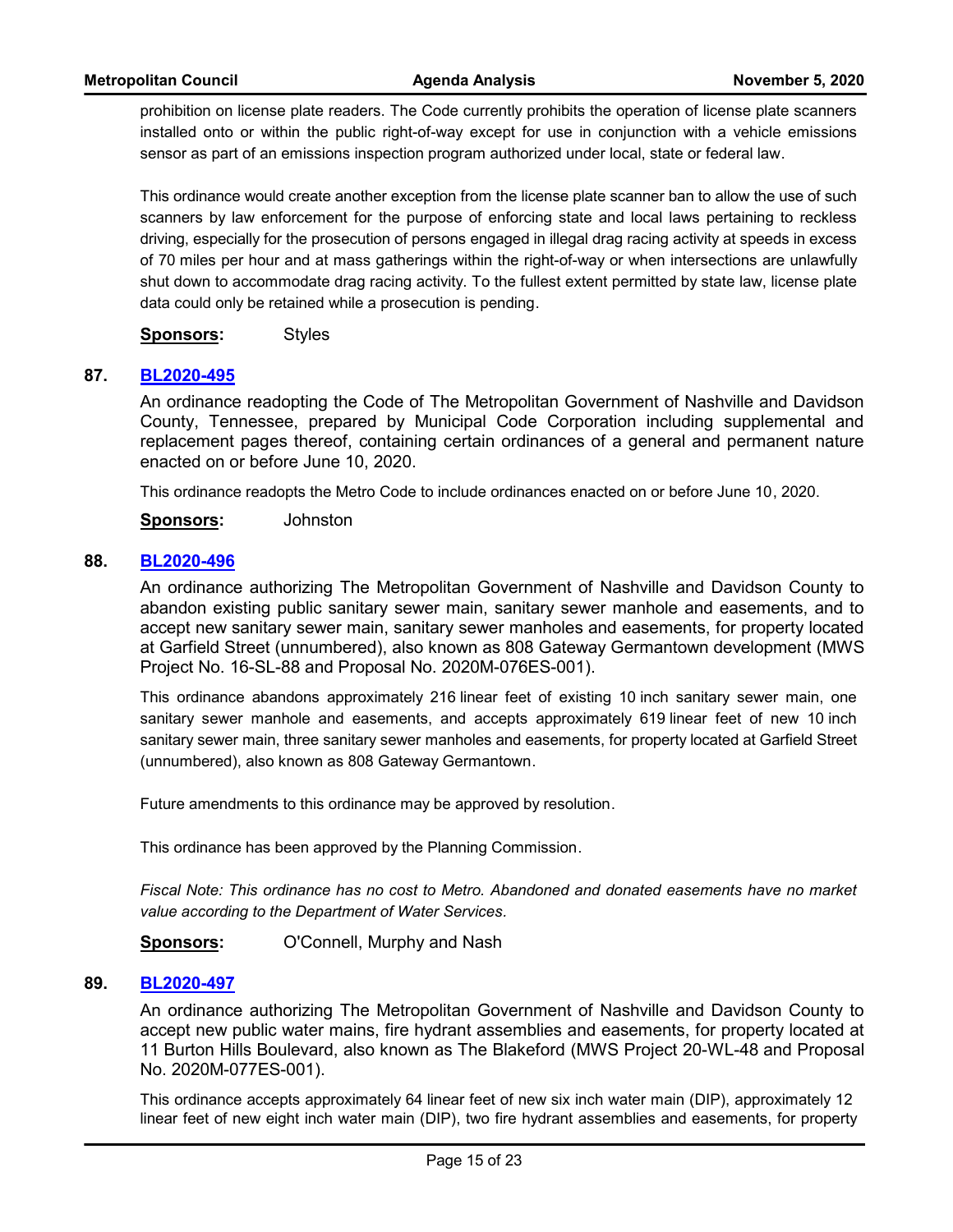located at 11 Burton Hills Boulevard, also known as The Blakeford.

Future amendments to this ordinance may be approved by resolution.

This ordinance has been approved by the Planning Commission.

*Fiscal Note: This ordinance has no cost to Metro. Abandoned and donated easements have no market value according to the Department of Water Services.*

**Sponsors:** Pulley, Murphy and Nash

#### **90. [BL2020-498](http://nashville.legistar.com/gateway.aspx?m=l&id=/matter.aspx?key=1505)**

An ordinance authorizing The Metropolitan Government of Nashville and Davidson County to abandon existing public water main, and to accept new public water main, and a fire hydrant assembly, for property located at 920 Division Street, (MWS Project No. 20-WL-19 and Proposal No. 2020M-078ES-001).

This ordinance abandons approximately 214 linear feet of existing six inch water main, and accepts approximately 205 linear feet of new eight inch water main and one fire hydrant assembly for property located at 920 Division Street.

Future amendments to this ordinance may be approved by resolution.

This ordinance has been approved by the Planning Commission.

*Fiscal Note: This ordinance has no cost to Metro. Abandoned and donated easements have no market value according to the Department of Water Services.*

**Sponsors:** O'Connell, Murphy and Nash

#### **91. [BL2020-499](http://nashville.legistar.com/gateway.aspx?m=l&id=/matter.aspx?key=1506)**

An ordinance authorizing The Metropolitan Government of Nashville and Davidson County to accept new public water and sanitary sewer mains, fire hydrant assemblies, sanitary sewer manholes, and easements, for two properties located on Old Hickory Boulevard at Legacy Drive, also known as Old Hickory Crossing Phase 1 (MWS Project numbers 18-WL-117 and 18-SL-148 and Proposal No. 2020M-079ES-001).

This ordinance accepts approximately 2,012 linear feet of new eight inch water main, approximately 1,292 linear feet of new eight inch sanitary sewer main, approximately 889 linear feet of new eight inch sanitary sewer main, four fire hydrant assemblies, 15 sanitary sewer manholes, and associated easements for two properties located on Old Hickory Boulevard at Legacy Drive, also known as Old Hickory Crossing Phase 1.

Future amendments to this ordinance may be approved by resolution.

This ordinance has been approved by the Planning Commission.

*Fiscal Note: This ordinance has no cost to Metro. Abandoned and donated easements have no market value according to the Department of Water Services.*

**Sponsors:** Rutherford, Murphy and Nash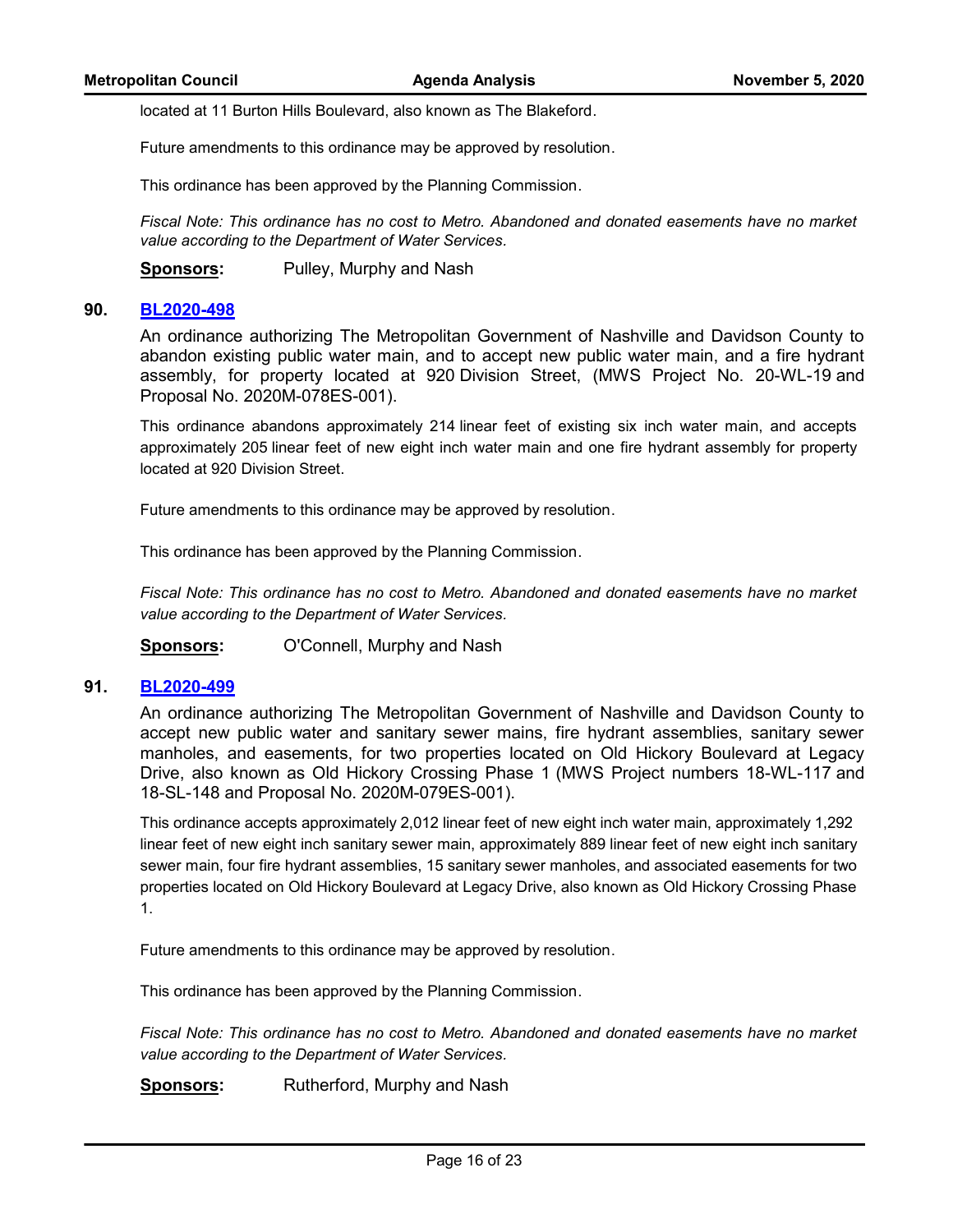#### **92. [BL2020-500](http://nashville.legistar.com/gateway.aspx?m=l&id=/matter.aspx?key=1507)**

An ordinance authorizing The Metropolitan Government of Nashville and Davidson County to accept new public water and sanitary sewer mains, fire hydrant assemblies, sanitary sewer manholes and easements, for two properties located on Old Hickory Boulevard at Legacy Drive, also known as Old Hickory Crossing Phase 2 (MWS Project Nos. 20-WL-106 and 20-SL-212 and Proposal No. 2020M-080ES-001).

This ordinance accepts approximately 1,247 linear feet of new eight inch water main, approximately 242 linear feet of new six inch water main, approximately 1,032 linear feet of new eight inch sanitary sewer main, three fire hydrant assemblies, seven sanitary sewer manholes, and associated easements for properties located at Old Hickory Boulevard at Legacy Drive, also known as Old Hickory Crossing Phase 2.

Future amendments to this ordinance may be approved by resolution.

This ordinance has been approved by the Planning Commission.

*Fiscal Note: This ordinance has no cost to Metro. Abandoned and donated easements have no market value according to the Department of Water Services.*

**Sponsors:** Rutherford, Murphy and Nash

### **93. [BL2020-501](http://nashville.legistar.com/gateway.aspx?m=l&id=/matter.aspx?key=1508)**

An ordinance authorizing The Metropolitan Government of Nashville and Davidson County to accept new public water and sanitary sewer mains, fire hydrant assemblies, sanitary sewer manholes, and easements, for two properties located on Old Hickory Boulevard at Legacy Drive, also known as Old Hickory Crossing Phase 3, (MWS Project numbers 20-WL-107 and 20-SL-213 and Proposal No. 2020M-081ES-001).

This ordinance accepts approximately 1,375 linear feet of new eight inch water main, approximately 361 linear feet of new four inch water main, approximately 1,661 linear feet of new eight inch sanitary sewer, four fire hydrant assemblies, eight sanitary sewer manholes, and associated easements for two properties located on Old Hickory Boulevard at Legacy Drive, also known as Old Hickory Crossing Phase 3.

Future amendments to this ordinance may be approved by resolution.

This ordinance has been approved by the Planning Commission.

*Fiscal Note: This ordinance has no cost to Metro. Abandoned and donated easements have no market value according to the Department of Water Services.*

**Sponsors:** Rutherford, Murphy and Nash

# **J. Bills on Third Reading**

#### **[S u b s t i t u t e](http://nashville.legistar.com/gateway.aspx?m=l&id=/matter.aspx?key=1332) 94.**

**BL2020-224** amending Chapter 11.22 of the Metropolitan Code to require landlords to provide notice to tenants prior to a sale of the property.

This ordinance, as substituted and amended, amends Chapter 11.22 of the Metropolitan Code to require landlords to provide notice to tenants prior to the sale of the leased property. The ordinance would create a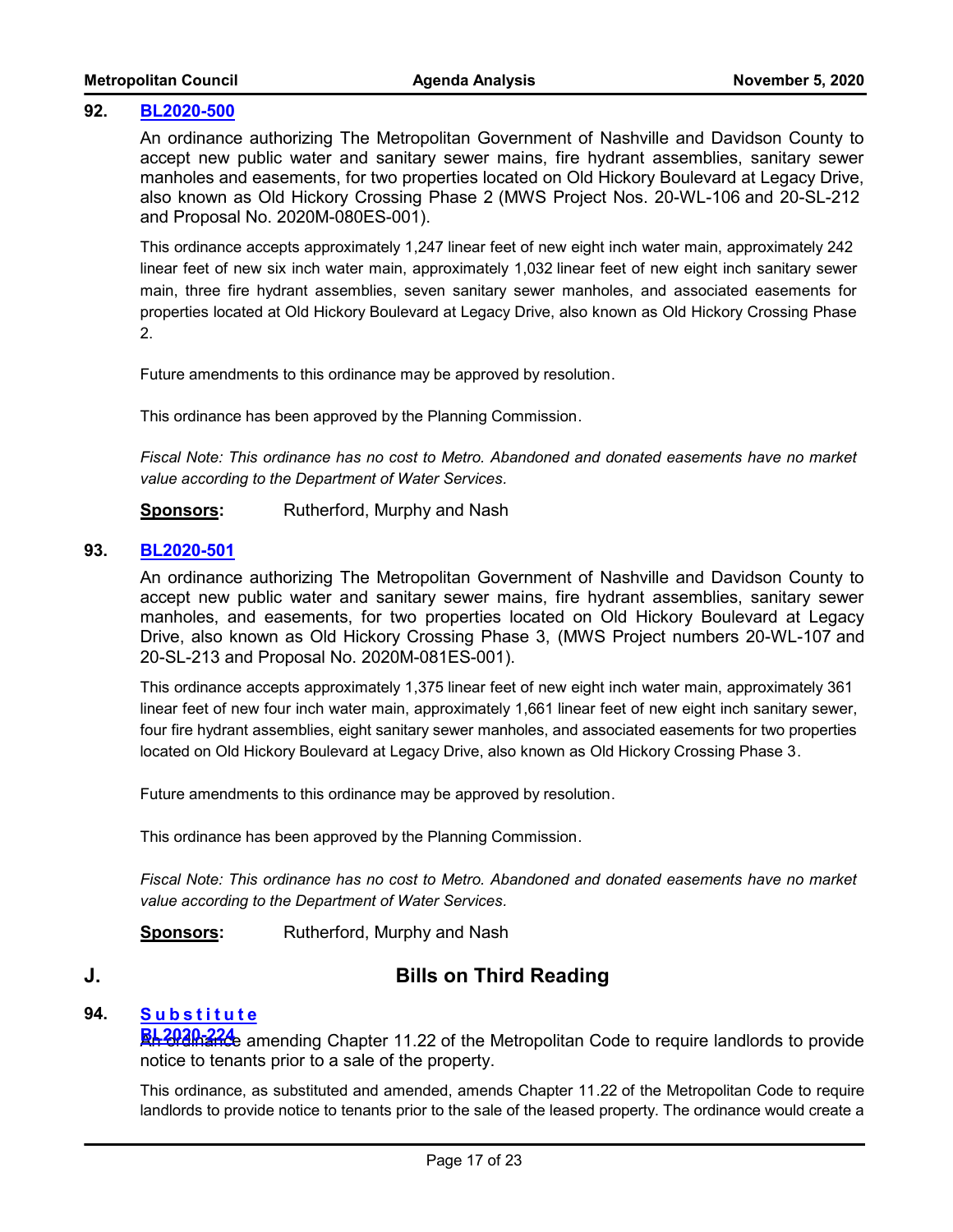new requirement that landlords provide a minimum of 30 days' written notice to tenants prior to listing the property. The landlord would also be required to notify tenants within five days of a binding sale agreement of the closing date and the anticipated date by which a tenant would need to vacate, if applicable, which would be no less than 30 days from the date of notice of the closing date.

Pursuant to the amendment, this provision would not apply when a written rental agreement addresses the required notice to the tenant prior to the sale of the leased premises. The provision would become effective April 1, 2021.

This is similar to Bill No. BL2020-149, adopted at the April 21 meeting, which requires landlords to provide at least 90 days' written notice to tenants before increasing the tenant's rent.

**Sponsors:** Taylor, Hausser, Suara, Toombs and Bradford

#### **95. [BL2020-424](http://nashville.legistar.com/gateway.aspx?m=l&id=/matter.aspx?key=1275)**

An ordinance amending Chapter 15.64 of the Metropolitan Code to require additional public notice regarding applications for Stormwater Management Committee variances.

This ordinance requires public notice regarding applications for Stormwater Management Committee (SWMC) variances. The application would be required to give 10 days' notice to property owners within one thousand feet of the subject property before the SWMC could take an action on the variance request. The application would be responsible for the costs associated with preparation and mailing of the notice. The application would also be required to post public notice signs on the subject property no less than 10 days prior to the SWMC meeting. The signs would be posted along each 300 feet of public street frontage.

This provision would become effective January 1, 2021.

**Sponsors:** Murphy, Sledge, O'Connell and Nash

#### **96. [BL2020-425](http://nashville.legistar.com/gateway.aspx?m=l&id=/matter.aspx?key=1276)**

An ordinance to amend Chapter 16.24 of the Metropolitan Code to restrict the amount of fill material that can be placed upon property in close proximity to a river.

This ordinance amends Section 16.24.330 of the Metro Code to restrict the amount of fill material that can be placed upon a property near a river. No owner or occupant of a property could cause or allow more thar 200 cubic yards of fill material per day to be placed upon a property if the property abuts a river or is within 500 feet of a river unless (a) the property is classified and permitted by the Tennessee Department of Environment and Conservation as a landfill; or (b) the Metropolitan Council approves fill in excess of 200 cubic yards upon adoption of a resolution. Before the Council could approve the excess fill material, a determination would need to be made that the fill material will not pose a significant threat to water quality or aquatic life.

**Sponsors:** Rosenberg

#### **97. [BL2020-450](http://nashville.legistar.com/gateway.aspx?m=l&id=/matter.aspx?key=1271)**

An ordinance to amend the Geographic Information Systems Street and Alley Centerline Layer for the Metropolitan Government of Nashville and Davidson County, by changing the name of 5th Avenue N., and Opry Place to "Rep. John Lewis Way N." and by changing the name of 5th Avenue S. to "Rep. John Lewis Way S." (Proposal No. 2020M-004SR-001).

This ordinance, as amended, amends the Geographic Information Systems Street and Alley Centerline Layer for the Metropolitan Government of Nashville and Davidson County, by changing the name of 5th Avenue N., and Opry Place to "Rep. John Lewis Way N." and by changing the name of 5th Avenue S. to "Rep. John Lewis Way S." Representative John Lewis died on July 17, 2020 after battling cancer. He began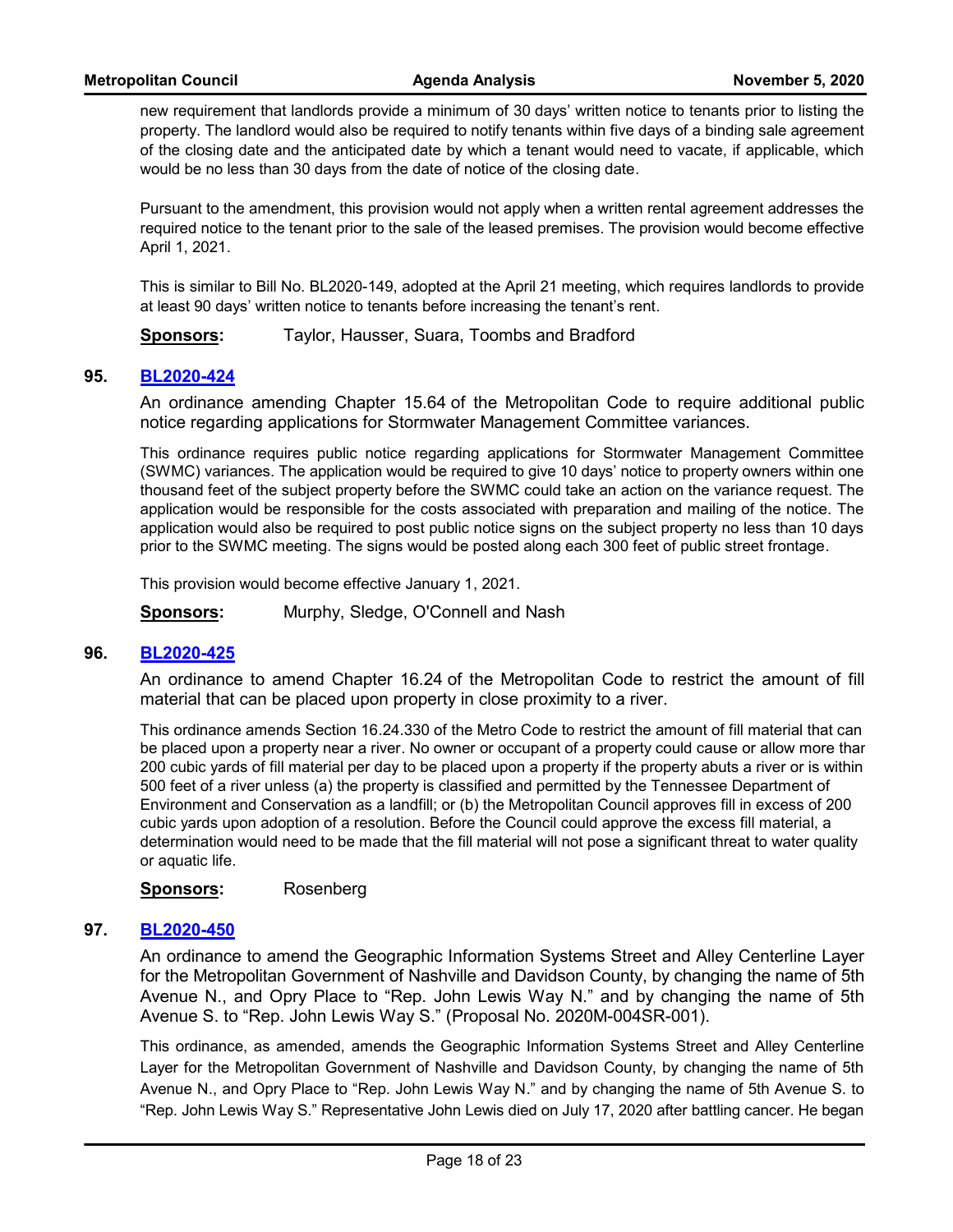his lifelong civil rights work while attending the American Baptist Theological Seminary and later at Fisk University in Nashville. He was a leader in the historic lunch counter sit-ins on 5th Avenue that led to Nashville becoming the first Southern city to begin the desegregation of public places. As a student, Congressman Lewis attended nonviolence workshops held at Clark Memorial United Methodist Church by the Rev. James Lawson and Rev. Kelly Miller Smith. In 1961, Lewis was one of the 13 original "Freedom Riders." He went on to serve as an Atlanta city councilman and as a member of the U.S. House of Representatives beginning in 1986.

In honor of Representative Lewis, this ordinance would make the following street name changes:

- · By renaming 5th Ave. N. from Commerce St. to Jefferson St. as "Rep. John Lewis Way N.";
- · By renaming Opry Place from Broadway to Commerce St. as "Rep. John Lewis Way N."; and
- · By renaming 5th Ave. S. from Broadway to Oak Street as "Rep. John Lewis Way S."

Although this ordinance originally would have renamed the section of 5th Ave. N. through Germantown and Salemtown, it was amended on first reading to remove that portion given the impact upon a large number of residents.

This ordinance has been approved by the ECD Board and the Planning Commission. The required report from the Historical Commission is available as an attachment to the ordinance.

This ordinance would be effective January 1, 2021.

**Sponsors:** Suara, O'Connell, Pulley, Toombs, Vercher, Sepulveda, Gamble, Porterfield, Styles, Hurt, Lee, Taylor, VanReece, Bradford, Benedict, Nash, Allen and Welsch

#### **98. [BL2020-455](http://nashville.legistar.com/gateway.aspx?m=l&id=/matter.aspx?key=1427)**

An ordinance amending Chapter 7.08 of the Metropolitan Code to create a new type of permit for curbside / delivery.

This ordinance amends Section 7.08.030 of the Metro Code to create a new type of beer permit for curbside / delivery. In response to the COVID-19 pandemic, the Metro Beer Permit Board ("Beer Board") created an emergency regulation that allowed for curbside / delivery of beer of not more than 8% alcohol by volume. The Beer Board has requested that the new type of permit be permanently adopted by the Council.

This ordinance adds a new subsection to Section 7.08.030 to establish a retailer's curbside / delivery permit. This permit would apply when beer sold is not to be consumed by the purchaser upon or near the premises of such seller and the purchaser has the option to take possession of the beer curbside or have the beer delivered to a location other than the retailer's premises. Retailers holding curbside / delivery permits would be required to maintain records of all off-premises sales and deliveries in accordance with T.C.A. § 57-6-103(a). The ordinance also grants the Beer Board the authority to revoke or suspend a curbside / delivery permit or impose a civil penalty on any beer retailer who fails to remit timely any wholesale taxes.

**Sponsors:** Syracuse, Bradford, Benedict and Hausser

**99. [BL2020-458](http://nashville.legistar.com/gateway.aspx?m=l&id=/matter.aspx?key=1415)**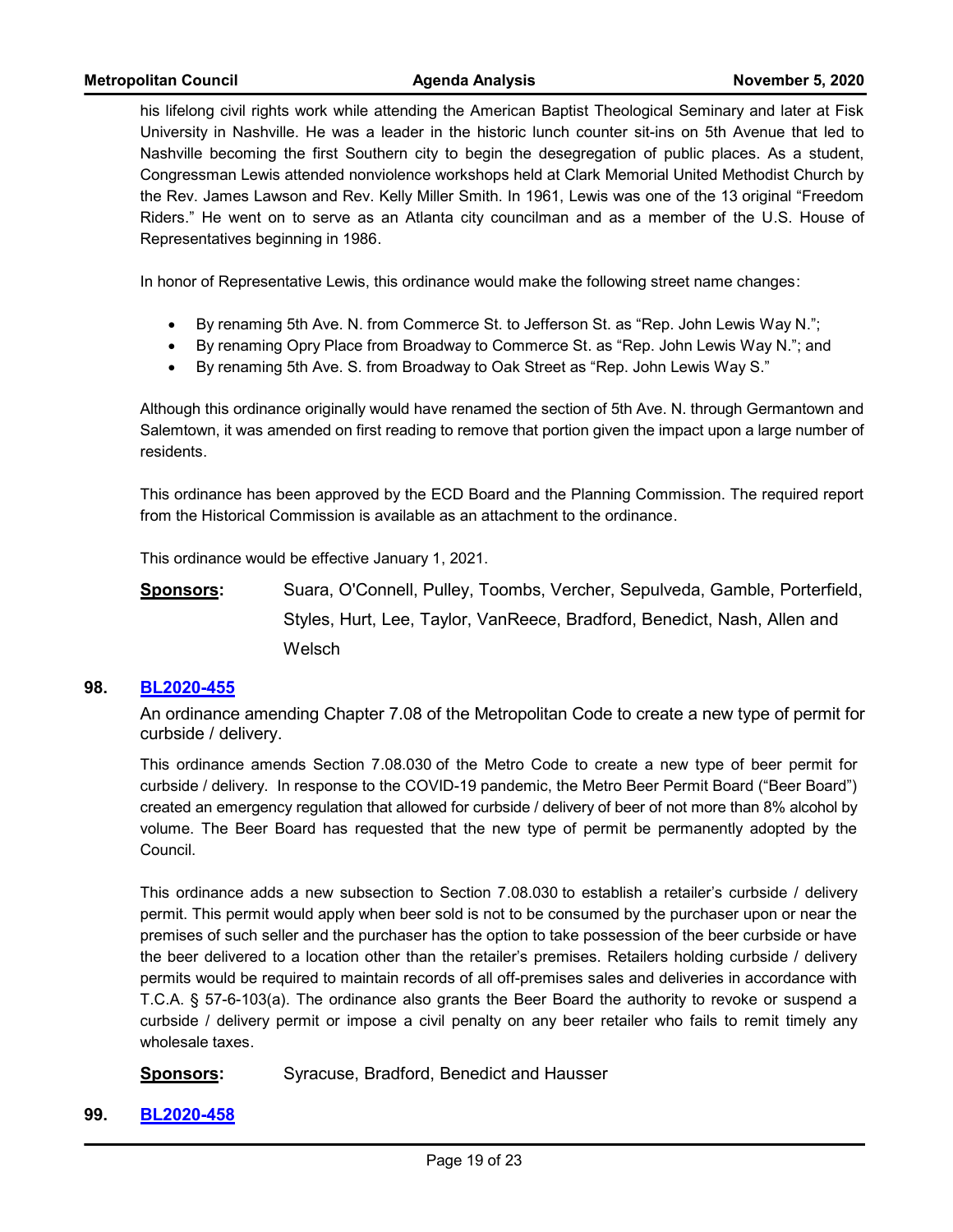An ordinance amending Title 16 of the Metropolitan Code of Laws to adopt updated building codes.

This ordinance adopts a more recent edition of several standard building and fire codes. Copies of the new editions of the standard codes are on file with the Codes Department. Metro is required by state law to keep our codes current within seven years of the latest published edition of the model codes. Metro is currently operating under the 2012 edition of the fire, life safety, building, residential, gas/mechanical, and plumbing codes, and the 2008 version of the energy code. The various building and fire codes are typically adopted at the same time to avoid conflicts between the codes. The Codes Department has notified the various construction trade associations of Metro's intention to adopt the 2018 codes. The adoption of the 2018 codes has been discussed at multiple stakeholder meetings over the last two years.

Nashville's building code standards are based upon the International Building Code (IBC), the International Residential Code (IRC), and the International Energy Conservation Code (IECC), each of which are updated on a periodic basis. Although these model codes have been upgraded several times in the past decade, the Council Office has been advised that Nashville's residential building code still adheres to certain 2009 standards, specifically as it relates to insulation requirements. The current ordinance proposes adoption of the 2018 editions of the IBC, IRC, and IECC, which are estimated to require 30% less energy use compared to 2009 standards. An analysis prepared by Pacific Northwest National Laboratory on behalf of the U.S. Department of Energy indicates that upgrading Nashville's current residential energy code to the 2018 IECC standards will provide a net life-cycle cost benefit of \$8,034 per single-family dwelling unit.

Metro typically also adopts some amendments to the standard codes that are local in nature, which are included as part of this ordinance. The local amendments are basically in keeping with prior code adoptions to make the code consistent with state law and Metro's appeal processes.

**Sponsors:** Sledge, Cash, Withers, O'Connell, Murphy, Welsch, Allen, Parker, Benedict, Hancock, Taylor, Henderson, Porterfield, Evans and Suara

### **100. [BL2020-459](http://nashville.legistar.com/gateway.aspx?m=l&id=/matter.aspx?key=1416)**

An ordinance to amend Section 16.28.190 of the Metropolitan Code of Laws to require notice to the district councilmember of applications for a demolition permit for historic structures.

This ordinance amends Section 16.28.190 of the Metropolitan Code to require the Codes Department to provide notice to district councilmembers regarding applications for permits to demolish historic structures. The ordinance would require notice by email to the district councilmember representing the district in which the historic structure is located within two business days after the application for the demolition permit has been filed.

**Sponsors:** Vercher, Styles, Hancock, Benedict, Bradford and Taylor

# **101. [BL2020-461](http://nashville.legistar.com/gateway.aspx?m=l&id=/matter.aspx?key=1386)**

An ordinance creating the positions of Chief Diversity Equity and Inclusion Officer and Workforce Diversity Manager.

This ordinance creates the new positions of Chief Diversity Equity and Inclusion Officer and Workforce Diversity Manager within the Metropolitan Government. Section 12.10 of the Metropolitan Charter provides that newly created positions within the Metropolitan Government must be approved by ordinance. The Civil Service Commission, upon the recommendation of the Director of Human Resources, has created these two positions, which were funded in the Fiscal Year 2021 substitute budget ordinance approved by the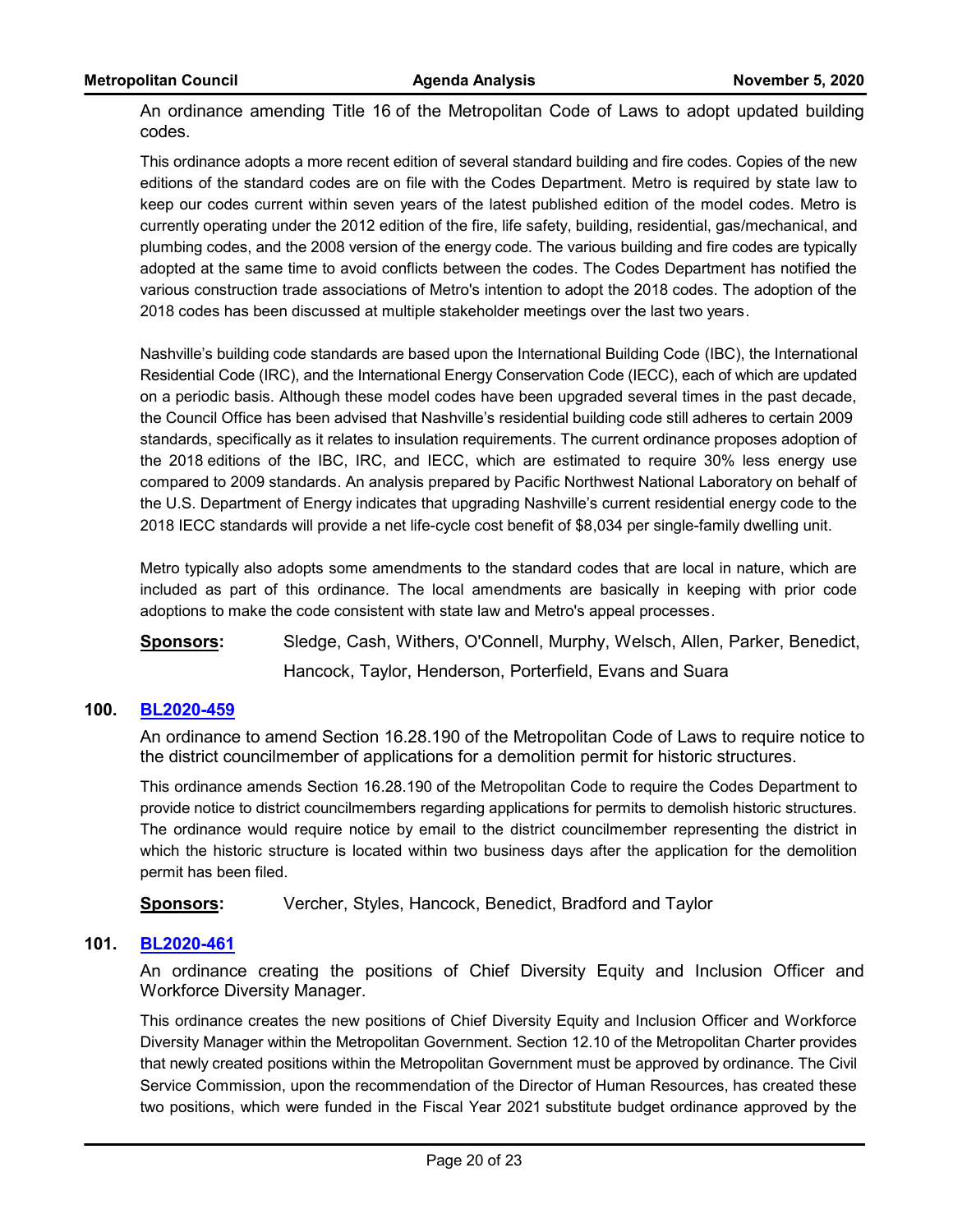Council. A job description for each is attached to the ordinance.

Although the Director of Finance recently implemented a hiring freeze for Metro, these positions are expressly exempt from the hiring freeze.

**Sponsors:** Toombs, Rutherford, Vercher, VanReece, Bradford, Hancock, Styles, Gamble, Suara, Allen, Welsch, Benedict and Taylor

# **102. [BL2020-462](http://nashville.legistar.com/gateway.aspx?m=l&id=/matter.aspx?key=1399)**

An ordinance approving a second amendment to an agreement between the Metropolitan Government and Plaza 2750, LLC concerning the acquisition of real property for use as the site for a new public library and acquisition and construction of related infrastructure and landscaping improvements in Donelson.

This ordinance approves a second amendment to an agreement between the Metropolitan Government and Plaza 2750, LLC, (Plaza) concerning the acquisition of real property for use as the site of a new public library in Donelson. The original agreement was approved by BL2018-1161 and amended by BL2018-1378. This amendment adds landscaping work to the public infrastructure work to be completed by Plaza.

**Sponsors:** Syracuse, VanReece and Nash

#### **103. [BL2020-464](http://nashville.legistar.com/gateway.aspx?m=l&id=/matter.aspx?key=1381)**

An ordinance to amend the Geographic Information Systems Street and Alley Centerline Layer for the Metropolitan Government of Nashville and Davidson County, by changing the name of 10th Circle N from Rosa L Parks Blvd to Dr Martin L King Jr Blvd to "Rev Kelly M Smith Circle" (Proposal No. 2020M-005SR-001).

This ordinance, as amended, amends the Geographic Information Systems Street and Alley Centerline Layer for the Metropolitan Government of Nashville and Davidson County, by renaming a portion of 10th Circle N between Rosa L. Parks Blvd and Dr. Martin L King Jr. Blvd to "Rev Kelly M Smith Way." Rev. Kelly Miller Smith was a clergyman and civil rights activist in Nashville. Rev. Smith served as pastor of First Baptist Church, Capitol Hill, from 1951 until his death in 1984. He also served as president of the Nashville chapter of the NAACP, and as Assistant Dean of Vanderbilt University's Divinity School from 1969 until his death.

This ordinance has been approved by the ECD Board and the Planning Commission. The required report from the Historical Commission is available as an attachment to this ordinance.

**Sponsors:** Hurt, O'Connell, Nash and Allen

#### **104. [BL2020-465](http://nashville.legistar.com/gateway.aspx?m=l&id=/matter.aspx?key=1398)**

An ordinance to amend the Geographic Information Systems Street and Alley Centerline Layer for the Metropolitan Government of Nashville and Davidson County by abandoning an unimproved, Unnumbered Alley right-of-way and easement from 14th Avenue North to Alley #540. (Proposal Number 2020M-009AB-001).

This ordinance abandons an unimproved, unnumbered alley from 14th Ave N to Alley #540, between Buchanan Street and Clay Street. This abandonment has been requested by Centric Architecture, applicant. Metro Public Works has determined there is no future need for this alley for Metro purposes. Future amendments to this ordinance may be approved by resolution.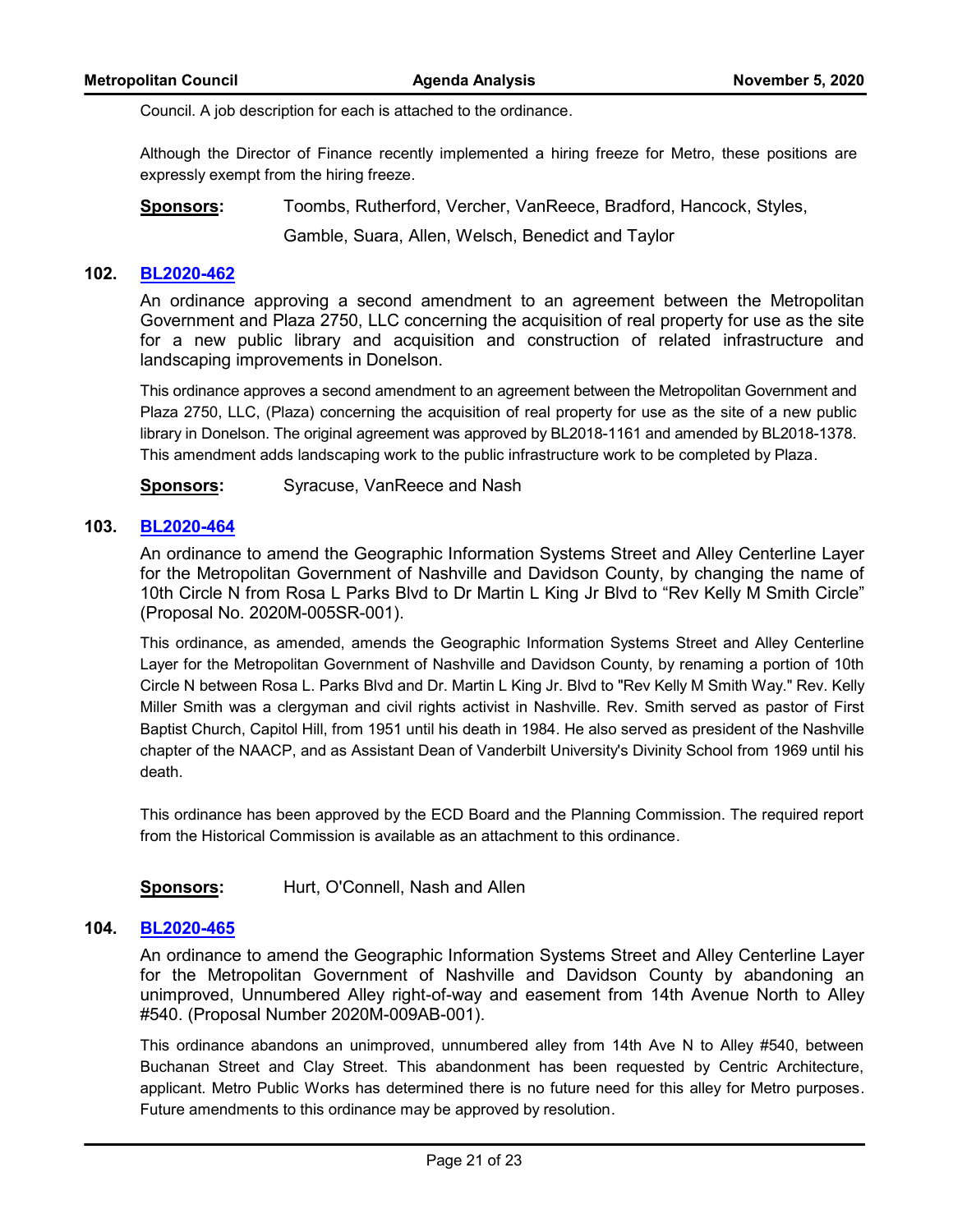This ordinance has been approved by the Planning Commission and the Traffic and Parking Commission.

**Sponsors:** Taylor, Murphy, Nash and O'Connell

#### **105. [BL2020-466](http://nashville.legistar.com/gateway.aspx?m=l&id=/matter.aspx?key=1376)**

An ordinance authorizing The Metropolitan Government of Nashville and Davidson County to negotiate and accept permanent and temporary easements for the Granny Wright Lane Stormwater Improvement Project for two properties located at 2335 and 2337 Granny Wright Lane, (Project No. 20-SWC-64 and Proposal No. 2020M-075ES-001).

This ordinance authorizes the acquisition of permanent and temporary easements for the Granny Wright Lane Stormwater Improvement Project for two properties located at 2335 and 2337 Granny Wright Lane. Future amendments to this ordinance may be approved by resolution.

This ordinance has been approved by the Planning Commission.

**Sponsors:** Lee, Murphy and Nash

#### **106. [BL2020-467](http://nashville.legistar.com/gateway.aspx?m=l&id=/matter.aspx?key=1378)**

An ordinance authorizing The Metropolitan Government of Nashville and Davidson County to negotiate and accept permanent and temporary easements for the Kipling Drive Stormwater Improvement Project for 13 properties located along Goodbar Drive, Aladdin Drive, and Kipling Drive, (Project No.20-SWC-326 and Proposal No. 2020M-074ES-001).

This ordinance authorizes the acquisition of permanent and temporary easements for the Kipling Drive Stormwater Improvement Project for 13 properties located along Goodbar Drive, Aladdin Drive, and Kipling Drive. Future amendments to this ordinance may be approved by resolution.

This ordinance has been approved by the Planning Commission.

**Sponsors:** Bradford, Murphy and Nash

#### **107. [BL2020-468](http://nashville.legistar.com/gateway.aspx?m=l&id=/matter.aspx?key=1377)**

An ordinance authorizing The Metropolitan Government of Nashville and Davidson County to accept new public water and sanitary sewer main, fire hydrant assemblies, sanitary sewer manholes and easements, for property located at 110 Tune Airport Drive (MWS Project Nos. 20-WL-63 and 20-SL-161 and Proposal No. 2020M-073ES-001).

This ordinance authorizes the acceptance of approximately 1,340 linear feet of new eight inch water main, 714 linear feet of new eight inch sanitary sewer main, 312 linear feet of new eight inch sanitary sewer main, four fire hydrant assemblies, five sanitary sewer manholes, and easements for property located at 110 Tune Airport Drive. Future amendments to this legislation may be approved by resolution.

This ordinance has been approved by the planning commission.

*Fiscal Note: This ordinance has no cost to Metro. Donated easements have no market value according to the Department of Metro Water Services.*